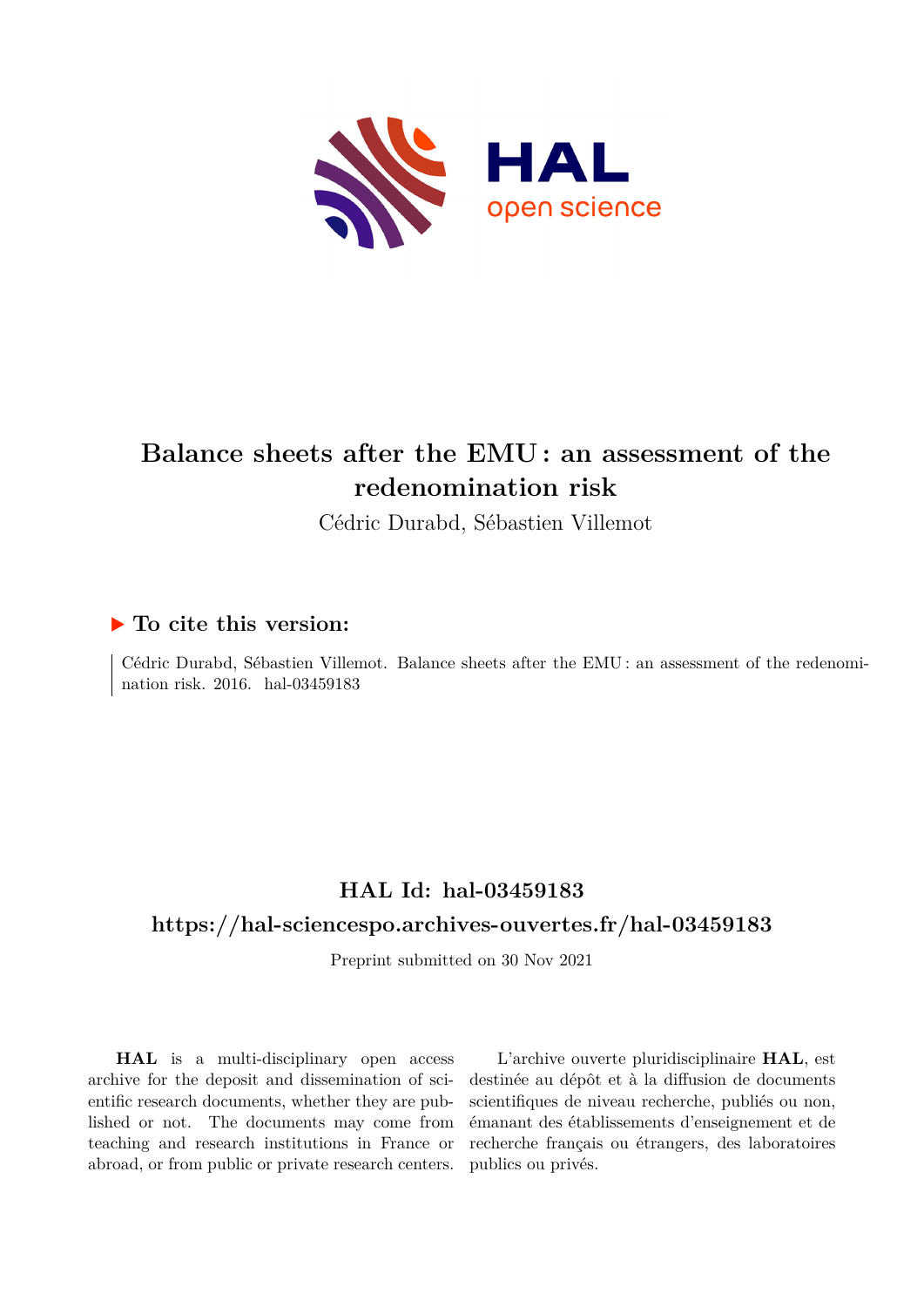# *Working paper*

## **BALANCE SHEETS AFTER THE EMU:** AN ASSESSMENT OF THE REDENOMINATION RISK

**Cédric DURAND** *UNIVERSITÉ PARIS 13*

**Sébastien VILLEMOT** *OFCE-SCIENCES PO*

**Octobre 2016**

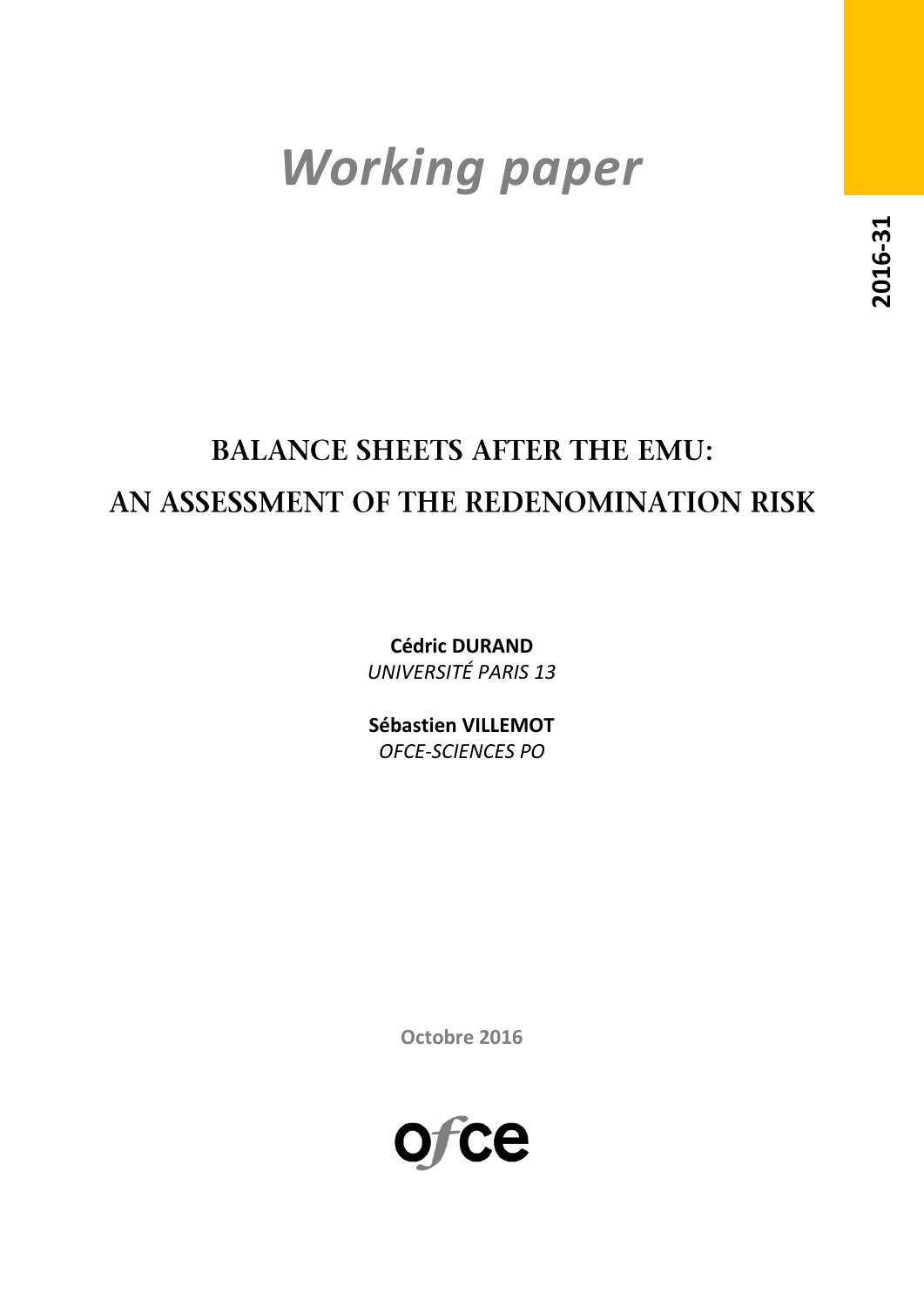## **Balance Sheets after the EMU: an Assessment of the Redenomination Risk[1](#page-2-0)**

Cédric Durand (Université Paris 13) Sébastien Villemot (OFCE – Sciences Po)

#### *10 October 2016*

#### **Abstract**

The probability of a partial or complete break-up of the euro has risen over the last years. Such an event could create a balance sheet problem for economic agents, since the redenomination process could introduce significant currency mismatches between the asset and liability sides. We propose a new assessment of this redenomination risk, by country and by main institutional sector, for two scenarios: a single country exit and a complete break-up. Our main conclusion is that, even though the problem has to be taken seriously, its order of magnitude should not be exaggerated. Only a few sectors are at significant risk: public debts of Greece and Portugal, financial sectors of Greece, Ireland and Luxembourg. In particular, the consequences for the nonfinancial private sector should be manageable. We provide policy recommendations aiming at limiting the risk *ex ante*, and mitigating the consequences *ex post.*

#### **1. Introduction**

When it was introduced at the turn of the millennium, the euro was widely perceived as a major achievement for Europe, being both the consequence and the cause of an ever tighter continental integration. During the first years of the European Monetary Union (EMU) the apparent economic successes, coupled with cross-country convergence of several economic indicators, fueled this sentiment of success. The idea that the single currency was now "irreversible" had settled in most minds.

A couple of years later, the picture looks dramatically different. The world financial crisis has revealed imbalances that have led to the sovereign debt crisis and brought the EMU on the verge of dislocation. Member states turned out to be unable to devise a cooperative strategy, forcing the only truly federal institution—the European Central Bank (ECB)—to reinterpret its mandate by envisaging a massive intervention on sovereign bond markets (the Outright Monetary Transactions program). Even though this move has put a temporary halt to the crisis, it became soon clear that monetary policy alone could not save the eurozone. Indeed, the austerity policies that became the

<span id="page-2-0"></span><sup>1</sup> The authors wish to thank the participants of the EReNSEP and OFCE seminars for their very helpful comments.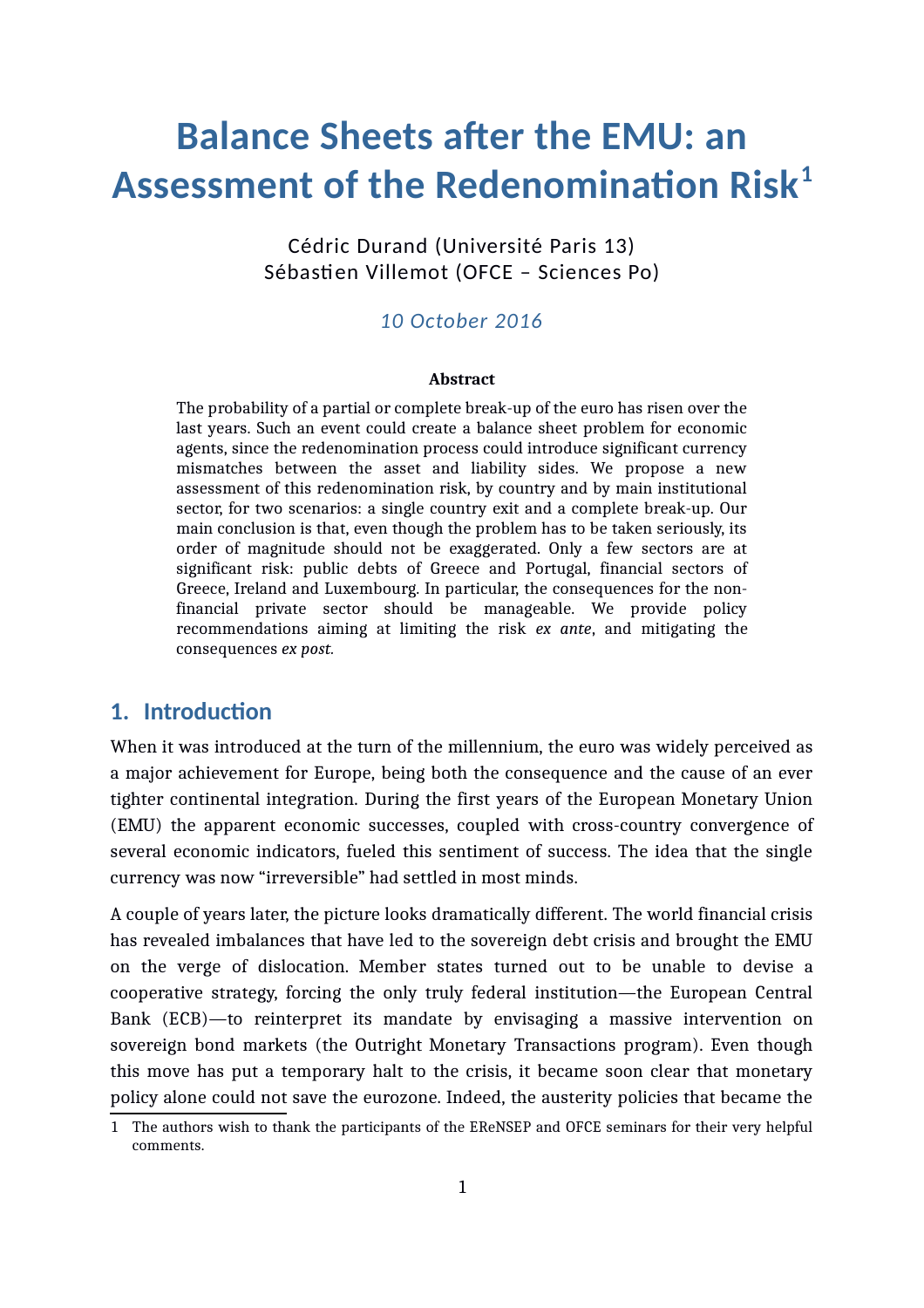norm on the continent in 2011 fueled a protracted stagnation, with growth rates that look bleak in comparison to the United States and the United Kingdom.

The underperformance of the EMU has fueled popular resentment against the euro, now seen by a growing number of European people as the problem rather than the solution. Moreover, the possibility of a country exiting the euro became closer than ever in 2015 when the Greek banking system was *de facto* cut off from central bank refinancing, having to shut down for a few days and to impose capital controls during months. On the political side, the tension also reached a critical point when Wolfgang Schäuble suggested a "5-year humanitarian grexit", a threat to which the Greek people replied by rejecting the Eurogroup proposal in the July 2015 referendum, knowingly taking the risk of a euro exit. Even though the situation is now temporarily stabilized, the underlying causes of the Greek crisis have not been dealt with, and the "grexit" risk will inevitably come back to the forefront sooner or later.

The financial community itself seems to be prepared to the possibility of an exit or a dissolution of the single currency by cutting back on cross-border positions. The weight of cross-border holdings by monetary financing institutions of debt securities issued by euro area and EU corporates and sovereigns has diminished from about 60% in 2007 to 40% in 2015 ; in the meantime, the median degree of cross-border penetration of banking institutions has significantly fallen (ECB, 2016, graph S23 and S27). The intellectual mood is also shifting: leading thinkers, such as US economist Joseph Stiglitz (2016), or German Sociologist Wolfgang Steeck (2015) are among the most visible figures of a wider change of attitude in favor of the dismantlement of the eurozone.

A country exiting from the EMU, or even the dissolution of the single currency, is therefore no longer a theoretical possibility. Such an event would obviously have a major impact in a number of dimensions, economic, financial and political. On the economic side, the most obvious consequence would be the changing conditions in products markets due to the new exchange rates; uncertainty would prevail in the short run, but in the longer run the possibility of adjusting nominal parities would help with the unfolding of current account imbalances. There however exists another impact, less discussed, but potentially more disruptive: the changes in the balance sheet position of economic actors, resulting from the currency redenomination process. Assessing the unfolding of these balance sheet effects is crucial, because they could affect financial relations, investment and trade and, if not adequately managed, lead to productive disruption.

Indeed, the experience of financial crises in emerging countries in the nineties has underscored the vulnerability of these economies to foreign currency debt detained by private actors. In some situations, negative balance sheet effects could more than countervail the expansionary effects of a currency devaluation. Using a large sample of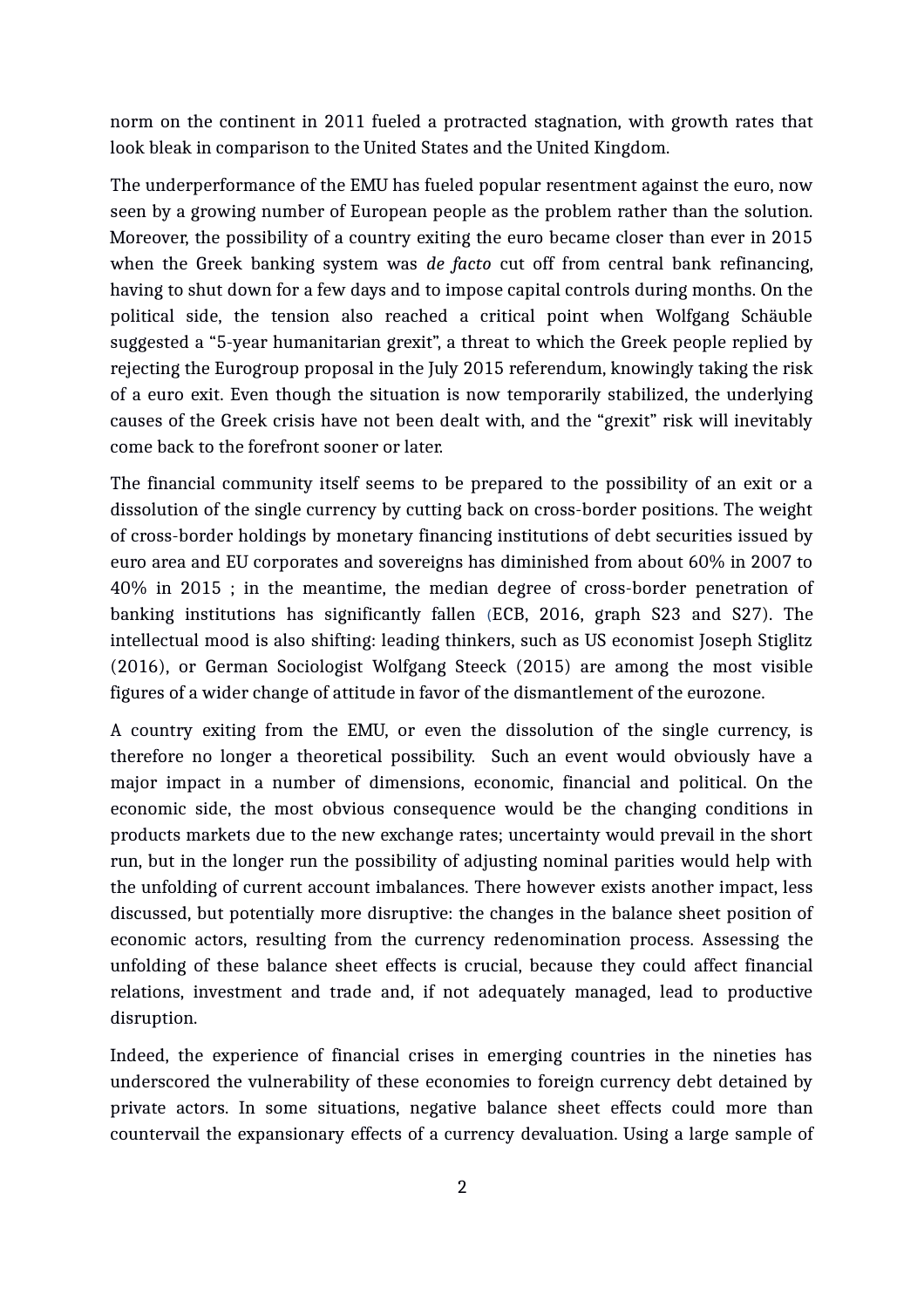non-G7 countries, Towbin and Weber (2013) establish that a high level of short term foreign debt results in such a negative growth outcome in the case of devaluation. Similarly, Bebczuk *et al.* (2006), using a panel of 57 advanced and developing countries, conclude that devaluations are contractionary if more than 84% of foreign debt is denominated in a foreign currency; moreover, if the economy is partially dollarized, the negative effect of devaluations is even stronger.

At the micro level, there is however some evidence of opposite tendencies. On a panel of 450 non-financial Latin American firms, Bleakley and Cowan (2008) show that firms tend to self-insure themselves by matching the currency denomination of their liabilities with the exchange rate sensitivity of their profits. As a consequence, after a devaluation, investment of firms indebted in dollars does not fall more than that of firms indebted in the domestic currency.

Some authors have also discussed the importance of the redenomination risk in the specific case of the euro area. Nordvig and Firoozye (2012, p. 56), for example, argue that "Balance sheets effects, *ex post* break-up, are likely to be very large for exiting eurozone countries" because of the significant external liabilities that would stay denominated in euros following the exit. The approach of the present paper is methodologically similar to theirs, in the sense that we also build estimates of relevant liabilities and relevant net positions after a euro exit, using decomposition by institutional sectors. There are however important differences: first, our data is more recent (2015 versus 2011); second, for determining the proportion of bonds that are likely to be redenominated, we use aggregate data provided by the Bank of International Settlements, while Nordvig and Firoozye (2012) build their own estimates using financial data at the micro level (which are potentially less complete); third, we estimated expected exchange rate movements using a fundamental equilibrium exchange rate methodology. The numerical results that we obtain are broadly consistent with those of Nordvig and Firoozye (2012), though there are some specific sectors and countries for which our estimates diverge significantly. However, the conclusions that we infer from our analysis are somewhat different from theirs, in particular because we go a bit further in the sectoral analysis, by providing estimates of balance sheet effects at the sectoral level and by discussing the sectoral-specific ways of dealing with the issue of balance sheet misalignment.

Another study by Amiel and Hippolyte (2015) specifically looks at the French case, warning of the huge costs resulting from the exposure of French firms to the redenomination of liabilities registered under foreign law in the case of the country's exit from the euro. Unfortunately, this study suffers from a number of shortcomings and provides a rather partial analysis: it focuses only on large non-financial corporations (excluding smaller ones); on the liability side, it looks only at marketable bonds, excluding loans; and more importantly, it does not look at the asset side, which could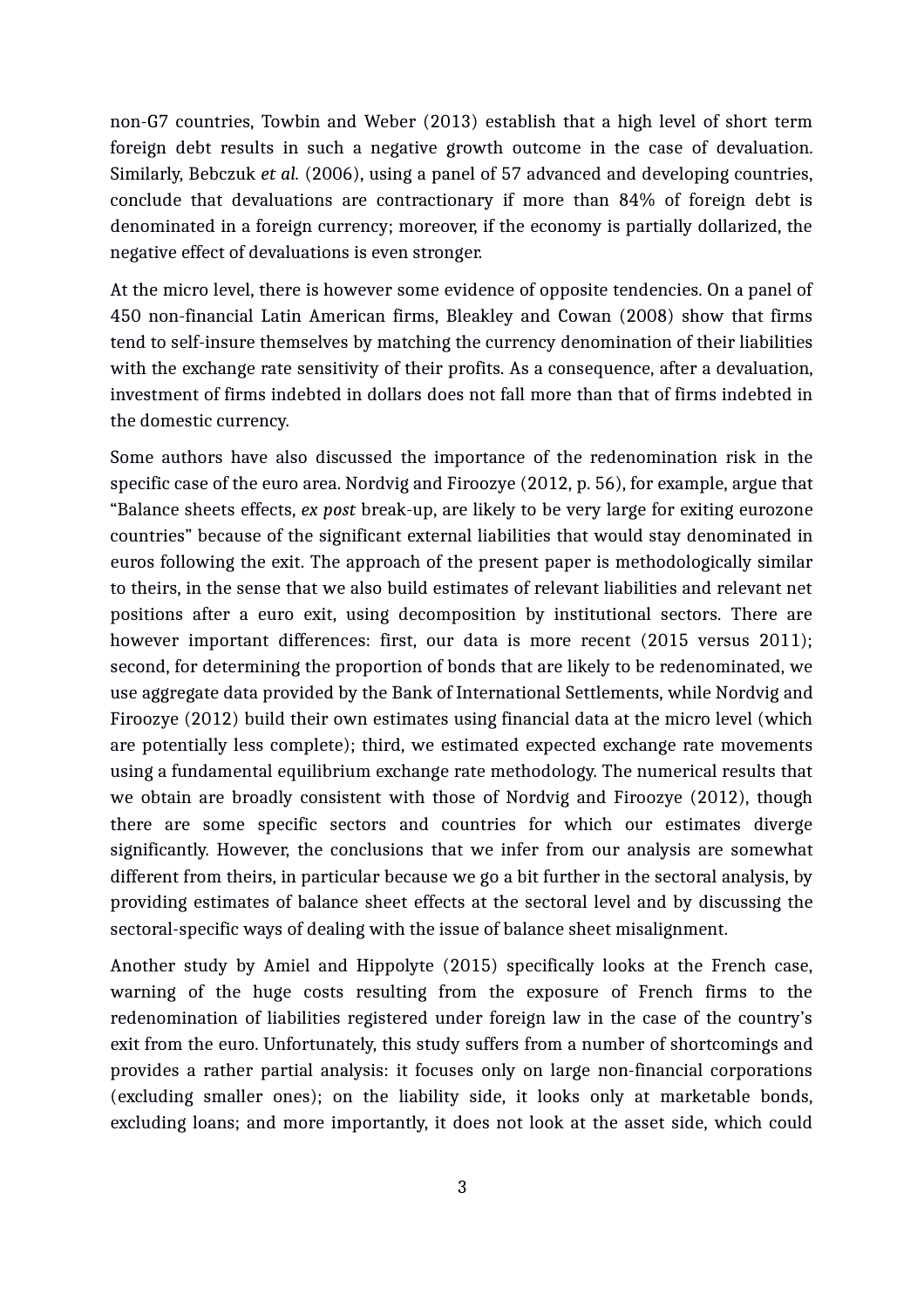provide a significant mitigation buffer. The authors also tend to exaggerate the problem of devaluation overshooting by considering that it concerns the total stock of debt (and not only the short term part of it). However, we share with them the conclusion that Nordvig and Firoozye (2012) underestimate the risk on the liability side for the French non-financial private sector.

In this paper, we propose a new assessment of the redenomination risk in the euro area. After having disentangled the mechanisms at stake, we assess the situation of crossborder financial interdependencies for the eurozone countries, evaluate the risk and their distribution, and identify the relevant policies to mitigate these risks. We argue that it is important to distinguish between the various kinds of liabilities and between sectors in order to address accurately the problem. Moreover, we stress that the potentially negative impact would not only concern devaluing countries but also countries experiencing a reevaluation of their currency, which would be a strong incentive to cooperate. Overall, we consider that policy discussion surrounding an alternative currency arrangement in Europe must take into account these balance sheet effects in order to make a euro exit or a break-up manageable, but that the importance of the problem should not be overestimated either.

### **2. The conundrum of balance sheet redenomination**

The balance sheet impact of a euro exit on countries' economies depends on the size of currency mismatches that will appear on balance sheets after the redenomination process, on the direction of the exchange rate adjustment of the new domestic currency, but also on the sectoral distribution of the balance sheet movements.

#### <span id="page-5-0"></span>**2.1. The importance of the initial foreign currency mismatch**

As a result of the redenomination process in a given exiting country, various assets and liabilities that were formerly denominated in euros will be converted into the new domestic currency (see the next sections for a more detailed discussion of this process). But some assets and liabilities will not, and those balance sheet items will now be counted as foreign currency items, on the same ground as assets or liabilities expressed in, for example, US dollars or UK pounds.

The exchange rate of the newly introduced domestic currency will then be adjusted relatively to the euro (or to the other European currencies in case of a complete breakup). The impact of this movement on balance sheets will depend on the direction of this movement, but also on the size and direction of the currency mismatch that may have appeared following the redenomination process. The currency mismatch can be measured by what we call the "initial net foreign currency position," *i.e.* the difference between assets and liabilities denominated in foreign currencies following the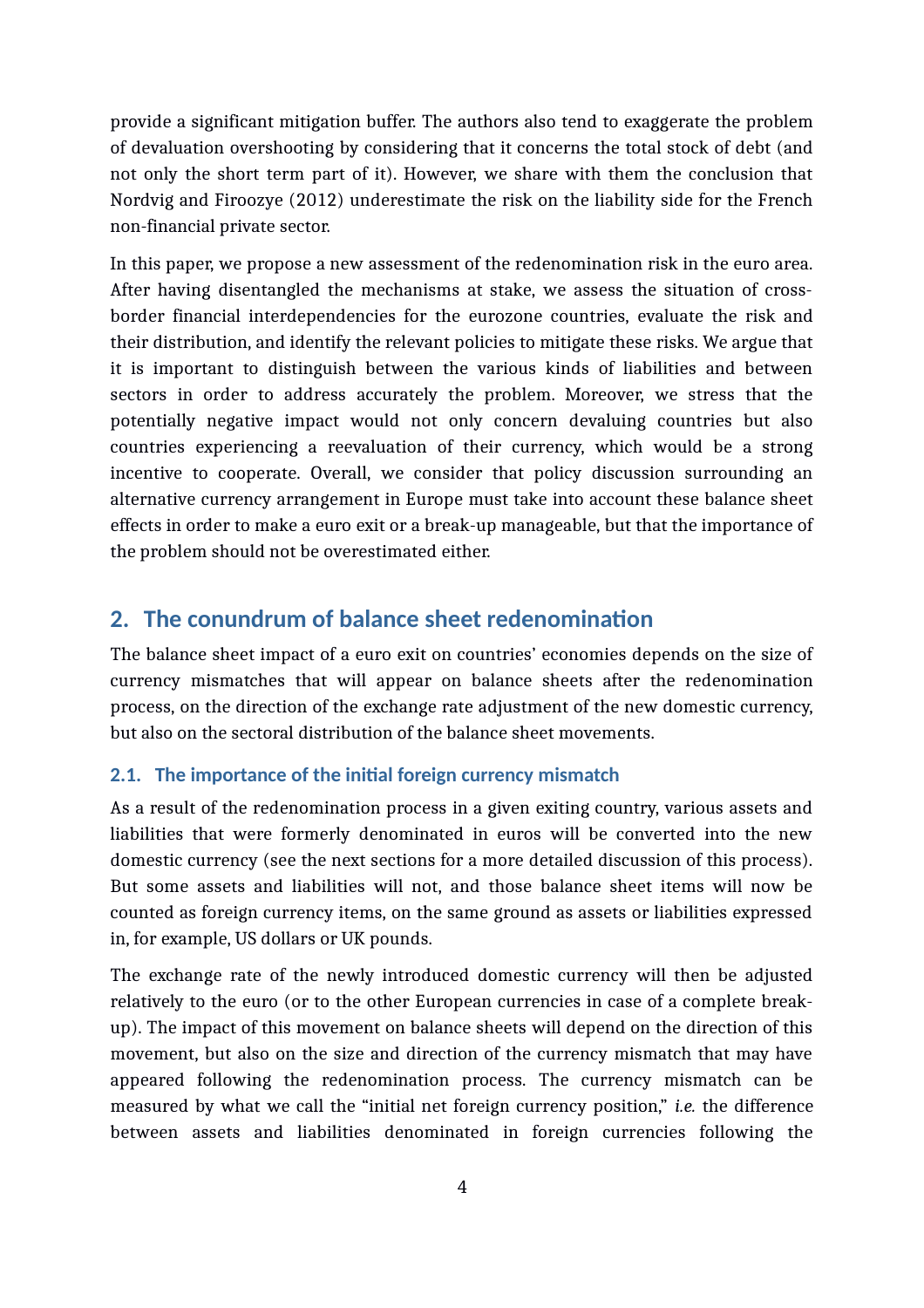redenomination process, but before the currency movement. Table [1](#page-6-0) summarizes the balance sheet effect—expressed in the domestic currency of the country under consideration—depending on the direction of the currency move and on the sign of the initial foreign currency position.

|              | <b>Initial Net Foreign Currency Position</b> |           |  |
|--------------|----------------------------------------------|-----------|--|
|              | A > L                                        | $A < I$ . |  |
| Depreciation |                                              |           |  |
| Appreciation |                                              |           |  |

<span id="page-6-0"></span>*Table 1: Impact of currency moves on balance sheet* 

A devaluation will negatively impact a balance sheet with a negative initial net foreign currency position, while it will benefit a sector or a country for whom foreign currency assets exceed foreign currency liabilities before the currency move. An appreciation of the domestic currency will have opposite effects, improving the balance sheet of a sector/country with an initially negative net foreign currency position, and deteriorating the position of a sector/country with a positive position.

The problem of a negative impact on balance sheets of domestic actors thus concerns not only a country with a negative net foreign currency position which will devalue, but also a country with a positive position which would experience an appreciation of its currency. Note that a negative impact tend to be the general case (though there are some exceptions), because countries for which the euro is overvalued (resp. undervalued) tend to accumulate foreign liabilities (resp. assets).

At this point, one could wonder how a currency movement could have a negative impact on all countries. After all, it should amount to a zero-sum game, since the wealth of the appreciating countries increase as much as the wealth of depreciating countries diminishes. This is of course true when all net worths are expressed in a given third party currency, but we are here considering the impact of currency movements on balance sheets *expressed in domestic currencies*. It is perfectly possible that the net foreign position of appreciating countries both *increase* when expressed in some third party currency, and *decrease* when expressed in the (appreciating) domestic currency; our point is that this is precisely the general case.

It should also be kept in mind that, even though the *net* foreign currency position is important, it does not summarize all the relevant information. In particular, even if the aggregate net position is positive (at the national or sectoral level), it may happen that foreign currency assets are not detained by the same agents as those with foreign currency liabilities. In that case, the mitigation potential of assets in the case of a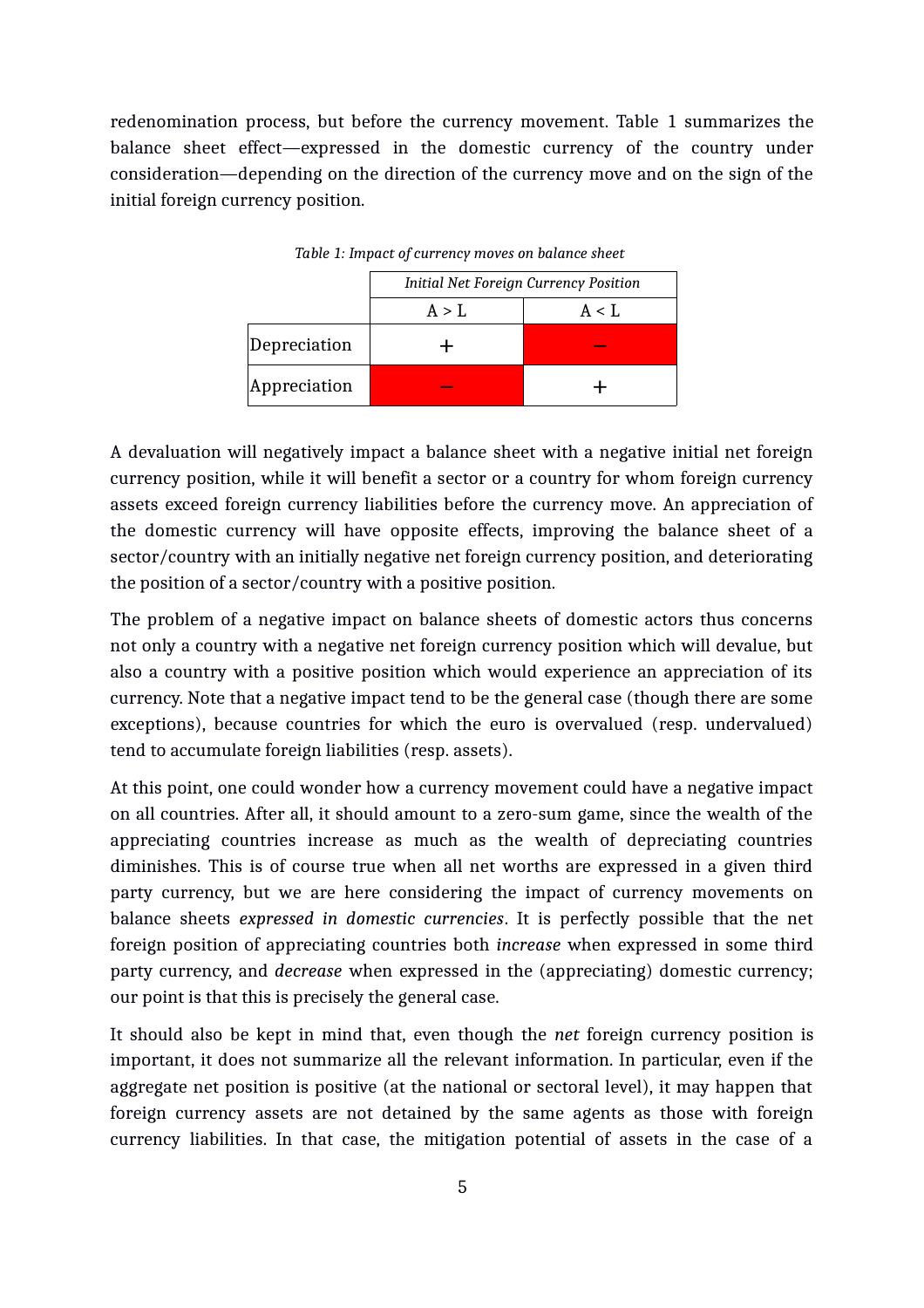depreciation would be rather limited (unless redistributive policies are put in place). It is therefore also important to look at *gross* assets and liabilities in foreign currency.

#### <span id="page-7-1"></span>**2.2. Varieties of instruments**

All instruments on the balance sheet do not have the same relevance for assessing the risk following from a euro exit or break-up.

One should first distinguish between liabilities and assets depending on the location of the counterparty. In most cases, balance sheet items exhibiting a foreign currency risk have a counterparty that is located abroad. It is therefore natural to begin by looking at the net foreign position of economic agents, since this concept by definition summarizes the assets and liabilities which have a non-resident counterparty. There are also a few balance sheet items denominated in foreign currency whose counterparty is resident; we discuss these further below.

|                              | EXTERNAL ASSETS | EXTERNAL LIABILITIES |
|------------------------------|-----------------|----------------------|
| FOREIGN DIRECT INVESTMENT    |                 |                      |
| PORTFOLIO EQUITY SECURITIES  |                 |                      |
| BONDS (LONG TERM)            |                 |                      |
| LOANS (LONG TERM)            |                 |                      |
| <b>BONDS</b> (SHORT TERM)    |                 |                      |
| LOANS (SHORT TERM)           |                 |                      |
| <b>CROSS-BORDER DEPOSITS</b> |                 |                      |
| <b>DERIVATIVES</b>           |                 |                      |
| <b>RESERVE ASSETS</b>        |                 |                      |

<span id="page-7-0"></span>*Table 2: Criticality of the various instruments for the balance sheet position in the case of a depreciation*

|                 | <b>NEUTRAL</b>  | NOT CONSIDERED         |
|-----------------|-----------------|------------------------|
| <b>POSITIVE</b> | <b>NEGATIVE</b> | <b>HIGHLY NEGATIVE</b> |

The various instruments contributing to the net exterior position do not have the same relevance for the risk that we want to assess. Table [2](#page-7-0) summarizes the asymmetric distribution of vulnerabilities and countervailing forces across the spectrum of the balance of investment. In green, on the asset side, are all the foreign assets that could contribute to improving the international position of a balance sheet in conditions of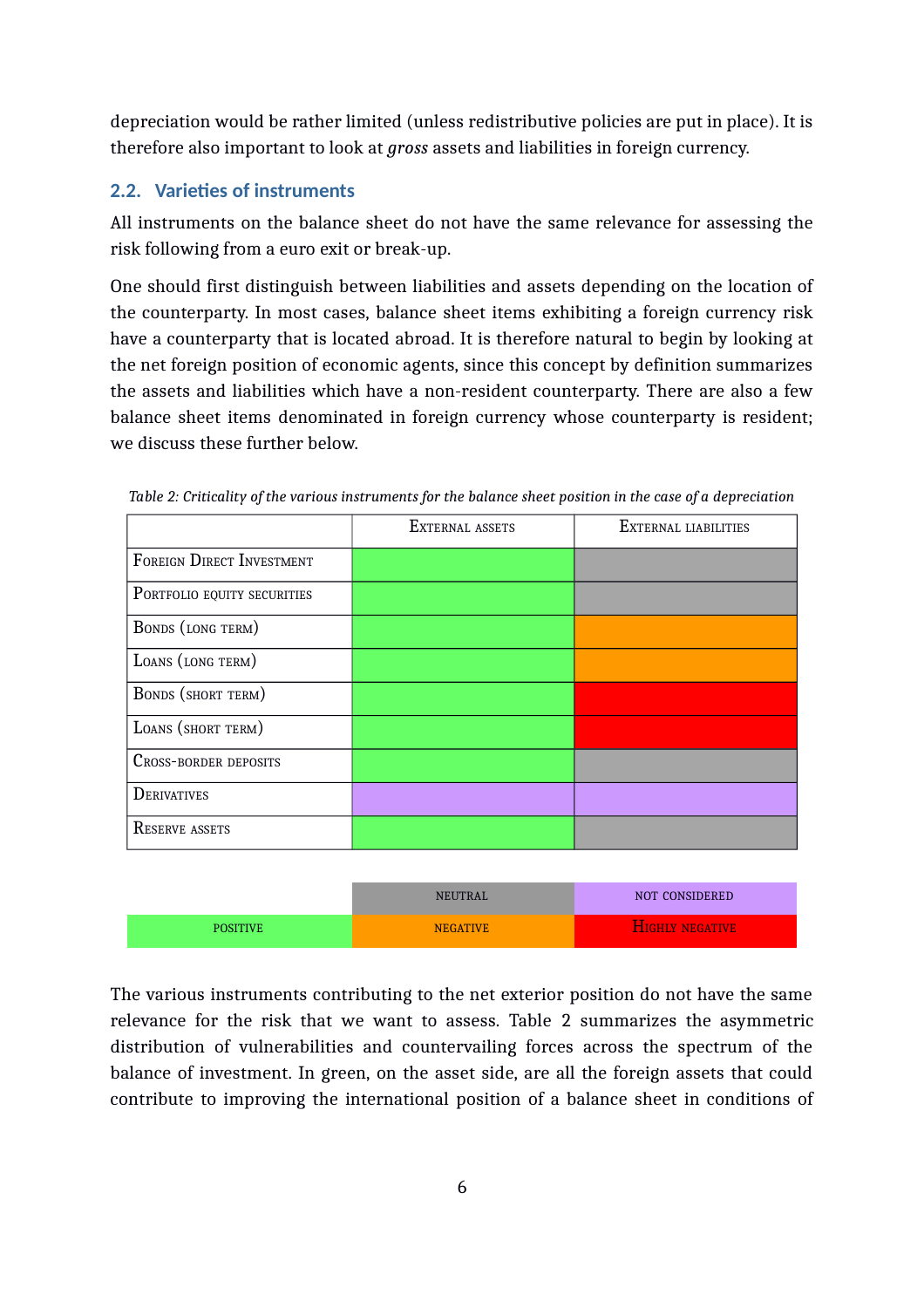financial stress due to currency devaluation. In orange and red, on the liability side are the instruments that make one sector vulnerable.

Since equity (both direct and portfolio investment) are not financial contracts expressed in monetary terms, there is no redenomination issue *per se*. This does not mean that there is no effect on the balance sheet however. On the liability side, a post-exit devaluation indeed does not change anything, because the accounting valuation does not depend on the exchange rate. But, on the asset side, investments being written at their market value, a devaluation increases the latter in terms of the domestic currency. As these positions could potentially be liquidated, this has a positive impact on the balance sheet position.

For financial contracts that involve an obligation in monetary terms (like bonds, loans and deposits), the redenomination process will determine whether they are converted to the new domestic currency (at a rate fixed by the new monetary law), if they remain in euros, or are converted to some other currency if the euro disappears.

It is not the purpose of the present paper to analyze and discuss the legal aspects of this process. We rather rely on existing analyses, in particular Proctor (2011), Nordvig and Firoozye (2012, chapter 3 and appendix I) and Amiel and Hyppolite (2015, section III). The picture that emerges is that, for a given contract, the governing law is the most important factor for determining the outcome of the redenomination process. If the contract is under domestic law, it is very likely to be redenominated in the new domestic currency; on the contrary, if it is governed by foreign law (typically English or New York law), it will most likely stay denominated in euros (or, in the case of a complete euro break-up, it will most likely be redenominated into a new ECU or into the domestic currency of the counterparty—in any case a foreign currency). There are some exceptions to this rule, for example in the case where the contract has a provision clearly tying it to the currency of a country distinct from the governing jurisdiction. Other factors, such as whether the euro exit is legal or not from the point of view of international law, can also influence the outcome of some specific cases. But the point is that the governing law is the main determinant, and we will therefore use it in this paper as a proxy for the likelihood of redenomination.

It is important to understand that, even if a legally valid redenomination followed by a depreciation is a default from an economic point of view, it is not so from a legal perspective. This has important consequences: it means that, after a lawful redenomination, legal actions against debtors would fail, debtors would not be downgraded to default status by rating agencies, and credit default swaps would not be activated.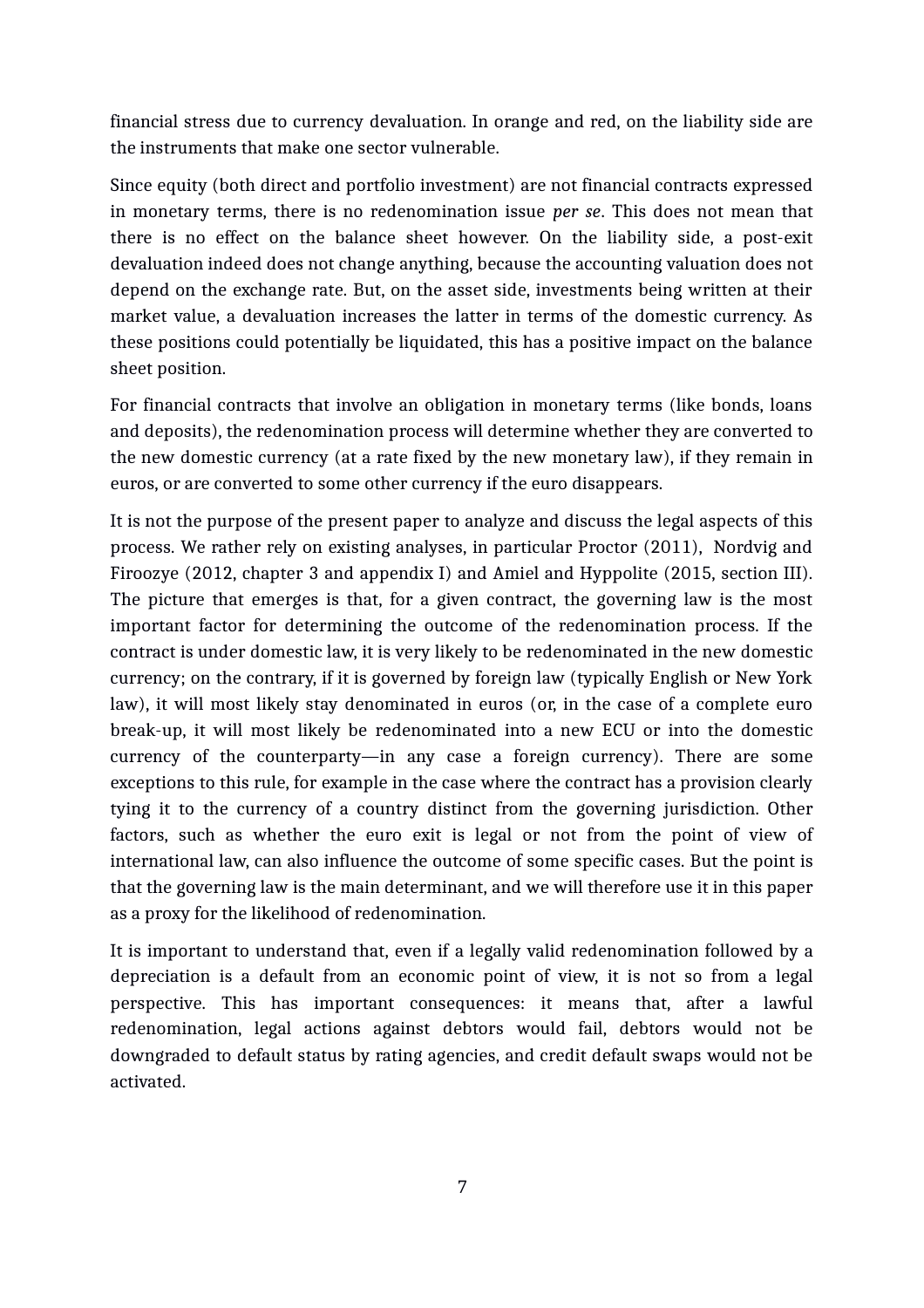The importance of the governing jurisdiction is illustrated by the Greek 2012 restructuring: the new discounted bonds offered to foreign investors were emitted under English law (while retired bonds were under Greek law), so that investors would have a stronger legal case for asking repayment in euros even after a hypothetical Grexit and the introduction of a new drachma.

Applying the governing law principle to cross-border deposits in euros, one sees that they will end up being denominated in the currency of the bank's residence. Therefore, they contribute positively on the asset side and are neutral on the liability side. There could be deposits denominated in some external currency that will not follow this pattern, but they represent only a small fraction of the total.

Cross-border loans tend to be governed by foreign law, typically a third-party country law, both on the liability and on the asset side (though on the latter case there could be more exceptions). They therefore contribute positively on the asset side, and negatively on the liability side.

Turning to international bonds, they are most frequently governed by foreign law on the asset side (except the rare case of bonds emitted by foreign companies under the domestic jurisdiction). On the liability side, there is no general rule: domestic entities emit under both domestic and foreign law, so the breakdown between the two options has to be empirically assessed.

To summarize, only debt instruments could lead to disruptive evolution in cases of strong exchange rate devaluation, while the economic actor can rely on a wider range of assets to mitigate negative evolutions. As noted by Frankel (2005) in the case of emerging countries, the key problem is short term debt denominated in foreign currency (and under foreign law in the euro area): the principal repayment for this category of liabilities will have to be done in the aftermath of the euro exit, which is likely to be a chaotic period. In particular, there is a risk of exchange rate devaluation overshooting, which can make short term repayments even more difficult. Moreover, the mitigation actions meant to address the foreign currency debt problem (asset selling, fiscal or monetary policy intervention) may materialize with a delay, and therefore fail to solve the liquidity problems of agents facing immediate repayment obligations.

Note that we keep derivatives contracts out of our analysis because their opacity and complexity make it very difficult to disentangle their overall impact, although one can guess that it will be mainly directed to financial corporations.

Also note that, in the case of currency appreciation, the dynamics is the opposite. The asset side of the foreign balance sheet will deteriorate across all positions, while the immediate improvement of its liquidity position will materialize only as far as its debt liabilities are reduced. Consequently, the more direct negative balance sheet effect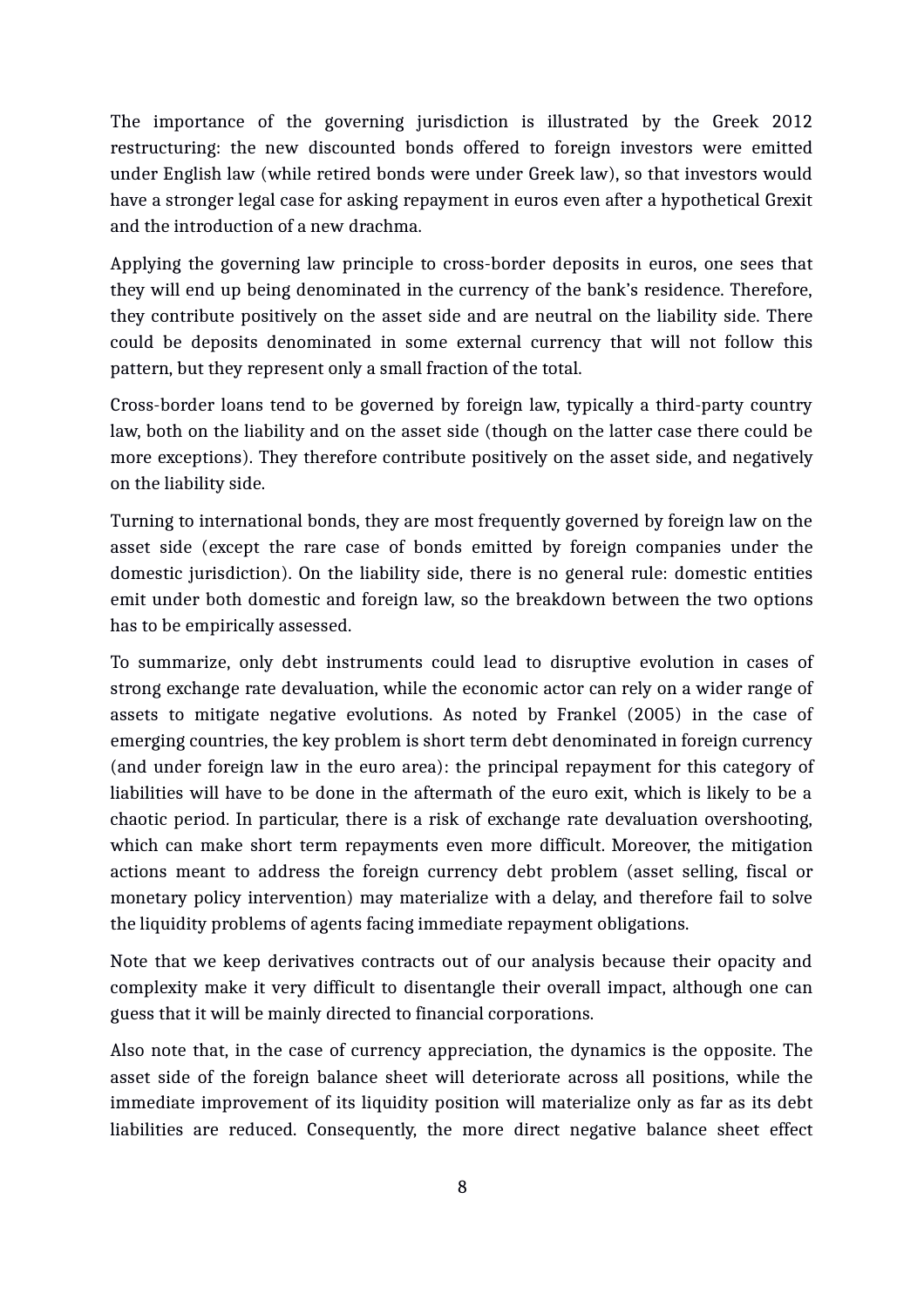should concern countries with a positive external position, which face a currency appreciation. Of course, as their point of departure is better, they are less prone to suffer from disruptive spillovers into a full-blown financial and economic crisis.

So far we only looked at assets and liabilities whose counterparty is non-resident. But there are foreign currency-denominated balance sheet items whose counterparty is a resident agent. The typical case is a public or private bond emission, governed by foreign law, but purchased at least in part by domestic agents. In the case of the euro exit of a single country, the domestic holders of the bonds will be entitled to claim repayment in euros (in the case of a complete euro break-up, since both parties are resident of the same country, a redenomination into the domestic currency is more likely, though not warranted). It should however be kept in mind that, if the redenomination process in this context has a redistributive impact across domestic agents (and possibly across domestic sectors), it has no impact on the aggregate position of the country. The mitigation of those balance sheet effects could therefore be possible through redistributive fiscal policies.

#### **2.3. Varieties of sectoral logics**

The socioeconomic problem of balance sheet deterioration differs considerably depending on the sector considered. In the case of the public sector, the main issue is the ability of the state to fund its current activities, which depends mainly on its primary balance. Indeed, for the state, defaulting is always an option, and any negative evolution of its balance sheet could lead to a restructuring of its debt which terms would be more or less favorable, depending on its ability to pay without external funding for its current expenses.

In the case of the financial sector, unsustainable foreign currency liabilities could cut off national institutions from financial markets, which would affect domestic activity mainly through a credit crunch. A mitigation policy to prevent a collapse of domestic activity would therefore include bank restructurings, an active monetary policy and a credit expansion by public institutions (see section [7.2](#page-28-0) for a more detailed discussion).

The impact of a deterioration of the balance sheet of non-financial firms could be more directly disruptive, although it could also fuel positive aggregate dynamics on the longer term. Figure [1](#page-11-0) details the mechanisms at stake.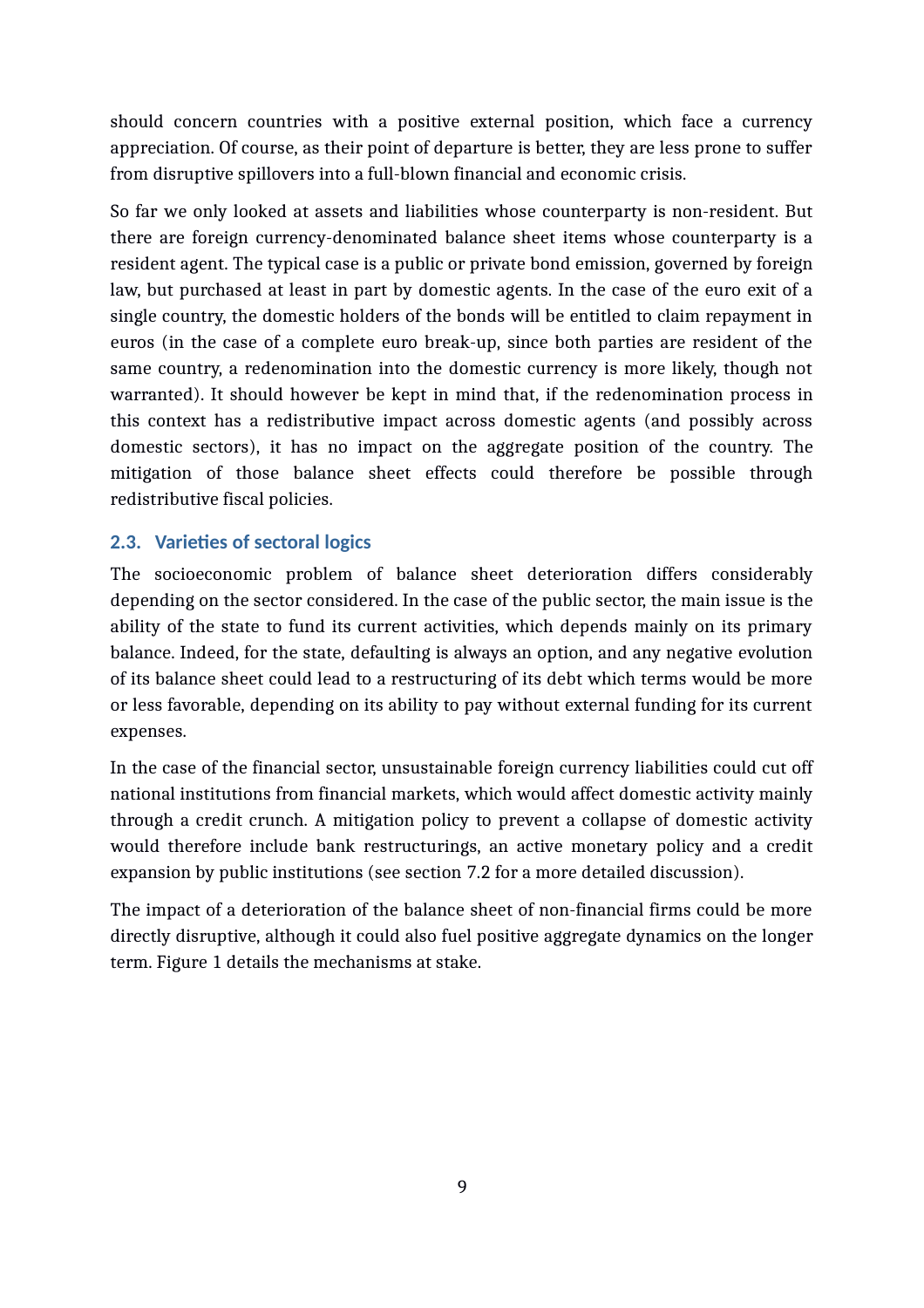<span id="page-11-0"></span>

*Figure 1: Non-financial sector vulnerability to a currency move with negative balance sheet effects*

The first channel is straightforward. A deterioration of one sector's balance sheet will lead to higher borrowing costs and deleveraging, with a negative impact on investment. Spillovers to the broader economy will follow through a direct short term negative macroeconomic effect in terms of lower demand, fueling recessionary pressure and, on the longer term, degrading the development path through an obsolescence of the productive apparatus.

The other channel results from the possible default on foreign liabilities resulting from the deterioration of the balance sheet. Its immediate consequence will be a shortage of foreign credits, leading to a diminishing of imports. The impact on the domestic economy is ambiguous. On one hand, the economy could be deprived of crucial inputs, resulting in a direct contraction of the activity and, indirectly, to an obsolescence of the productive apparatus. However, it could also fuel a substitution of foreign goods by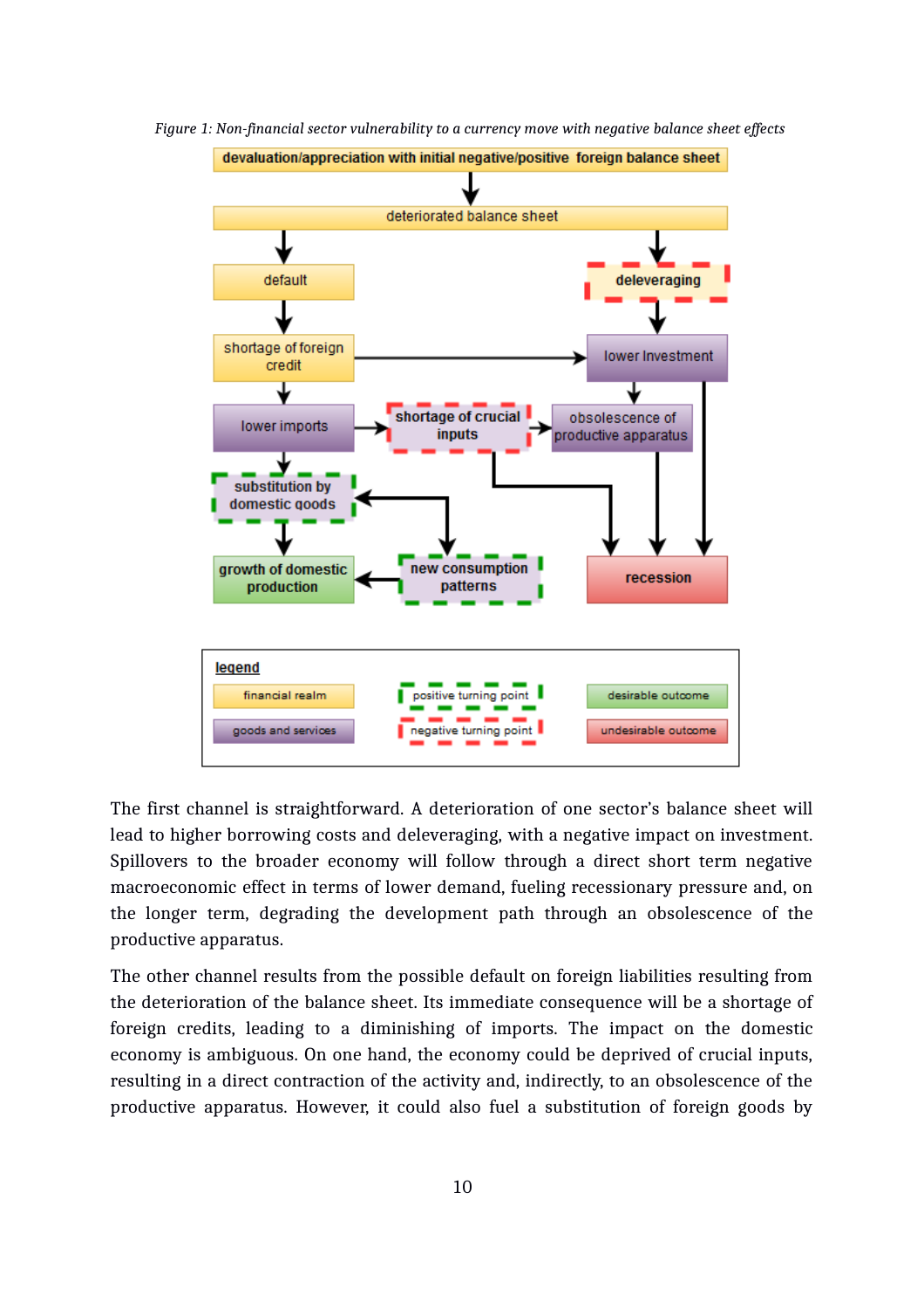domestic goods, which could reinvigorate the domestic economy, but which implies an adaptation of the domestic demand.

These mechanisms point to four turning points where policies must focus. First it is crucial to mitigate deleveraging by voluntary monetary and credit policy in order to resist the downward pressure on investment. The authorities must also identify the crucial foreign inputs and design adequate policy tools to guarantee their ongoing provision. On the other hand, industrial policy must be implemented in order to favor imports substitution on the supply side but also on the demand side, enhancing sustainable and localized consumption patterns.

## <span id="page-12-0"></span>**3. A look at net international investment positions**

A first way to approximate the exposure of balance sheets to the redenomination risk is to look at international investment positions. Data on those are available for the economy as a whole, and for broad institutional sectors. They aggregate all financial instruments with a non-resident counterparty, *i.e.* liabilities of residents to nonresidents, and assets of residents over non-residents.

These statistics are obviously just an approximation of the foreign currency mismatch that we want to measure. Indeed, as explained above, part of the domestic liabilities to foreign residents are under domestic law, and are thus not subject to an exchange rate risk. Conversely, some assets governed by foreign law involve two domestic parties and therefore do not appear in international investment positions; there is an exchange rate risk on those assets, which has a redistributive impact across sectors, though it does not create an aggregate risk at the national level. These strong limitations being said, the data on national and sectoral foreign positions are quite instructive.

The data that we use for international investment positions as of Q3 2015 are based on the balance of payment statistics released by Eurostat, which for each country offer a breakdown both by sector and instrument. There are however quite a few missing figures in the raw Eurostat data, so we filled the gaps by exploiting other sources that give most of the missing information (World Bank's Quarterly External Debt Statistics, IMF international investment position data for France, Banca d'Italia, Bank of Finland). In a few rare cases (sectoral breakdown of foreign direct investment for France, Austria and Portugal), we had to compute rough estimates by assuming a breakdown similar to the Eurozone average.

Figure [2](#page-13-0) presents both gross and net international investment positions, which vary substantially across eurozone countries. Countries are ordered from left to right by decreasing net position.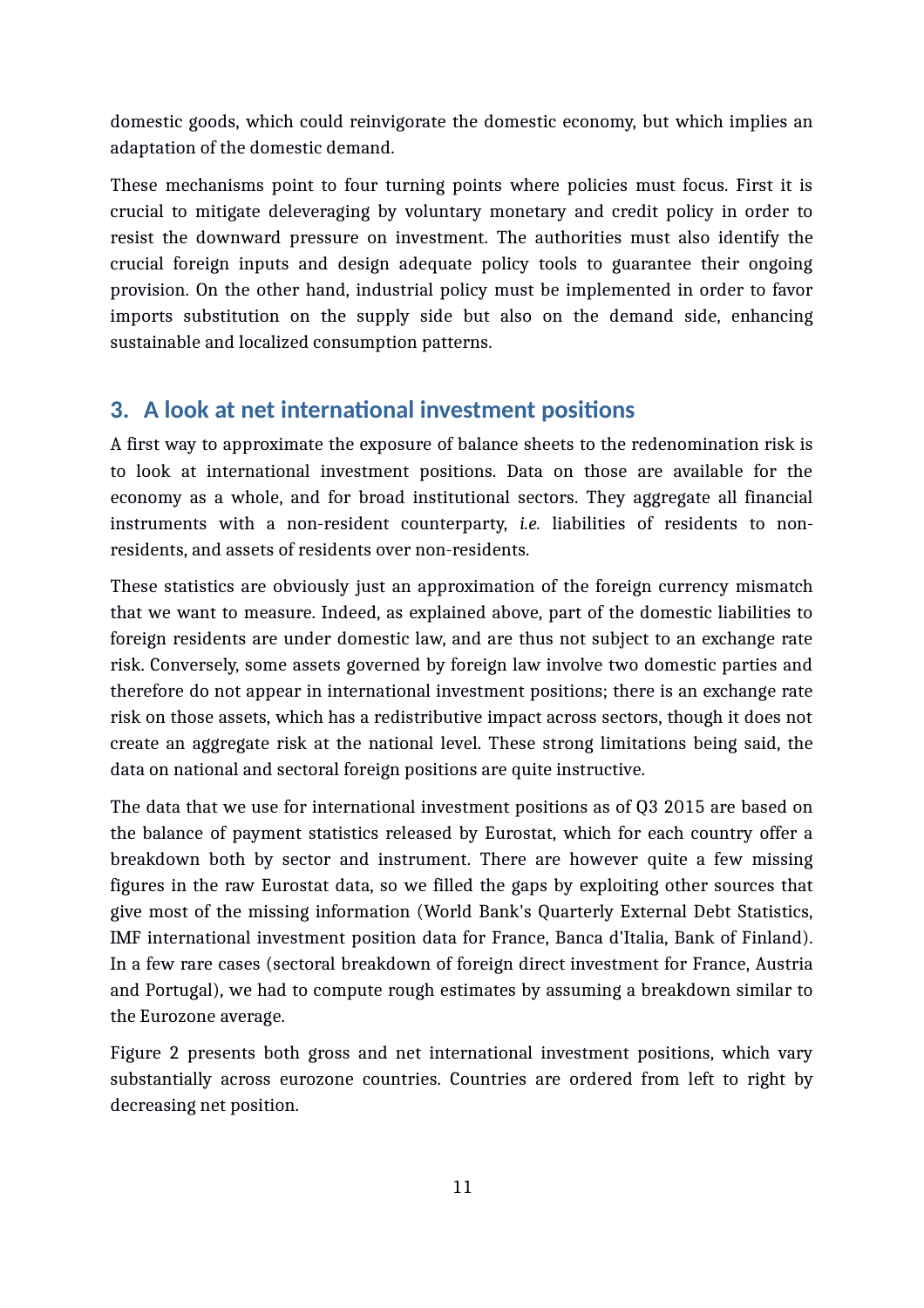

<span id="page-13-0"></span>*Figure 2: Overall international investment positions of eurozone countries (% of GDP, Q3 2015) Sources: Eurostat, IMF, World Bank, Banca d'Italia, Bank of Finland, authors' computations*

Assets Liabilities - Net (right scale)

The first striking fact on this graph is the astonishing level of gross assets and liabilities of Luxembourg, which are both close to 170 times GDP, confirming the country's singular status of financial intermediary and tax heaven. Medium-sized countries like Ireland and the Netherlands also have very important balance sheets with assets and liabilities well above 10 times their GDP, due to their status of financial intermediary, and which suggest a high level of vulnerability to exchange rate adjustments.

Among big countries, there is a clear divide between the periphery (the GIPSI – Greece, Ireland, Portugal, Spain, Italy) plus France which have an overall net negative position, and the core (Germany, Belgium, Netherlands) with an overall positive position. This divide is consistent with the relative positions in terms of current account surpluses and deficits, since external positions are the stocks corresponding to these flows accumulated over the years.<sup>[2](#page-13-1)</sup>

The aggregate statistics at the country level mask an important intra-country heterogeneity across sectors. Figure [3](#page-14-0) shows the breakdown of the net international investment positions across four institutional sectors: general government, central bank, monetary financing institutions (MFI henceforth; mostly banks, excluding the central

<span id="page-13-1"></span><sup>2</sup> Note that valuation effects also enter the dynamics of the international investment position and can make it diverge from the intertemporal sum of current account surpluses or deficits. See for example Puppetto and Sode (2012) for an analysis of the valuation effect on a sample of advanced and emerging countries.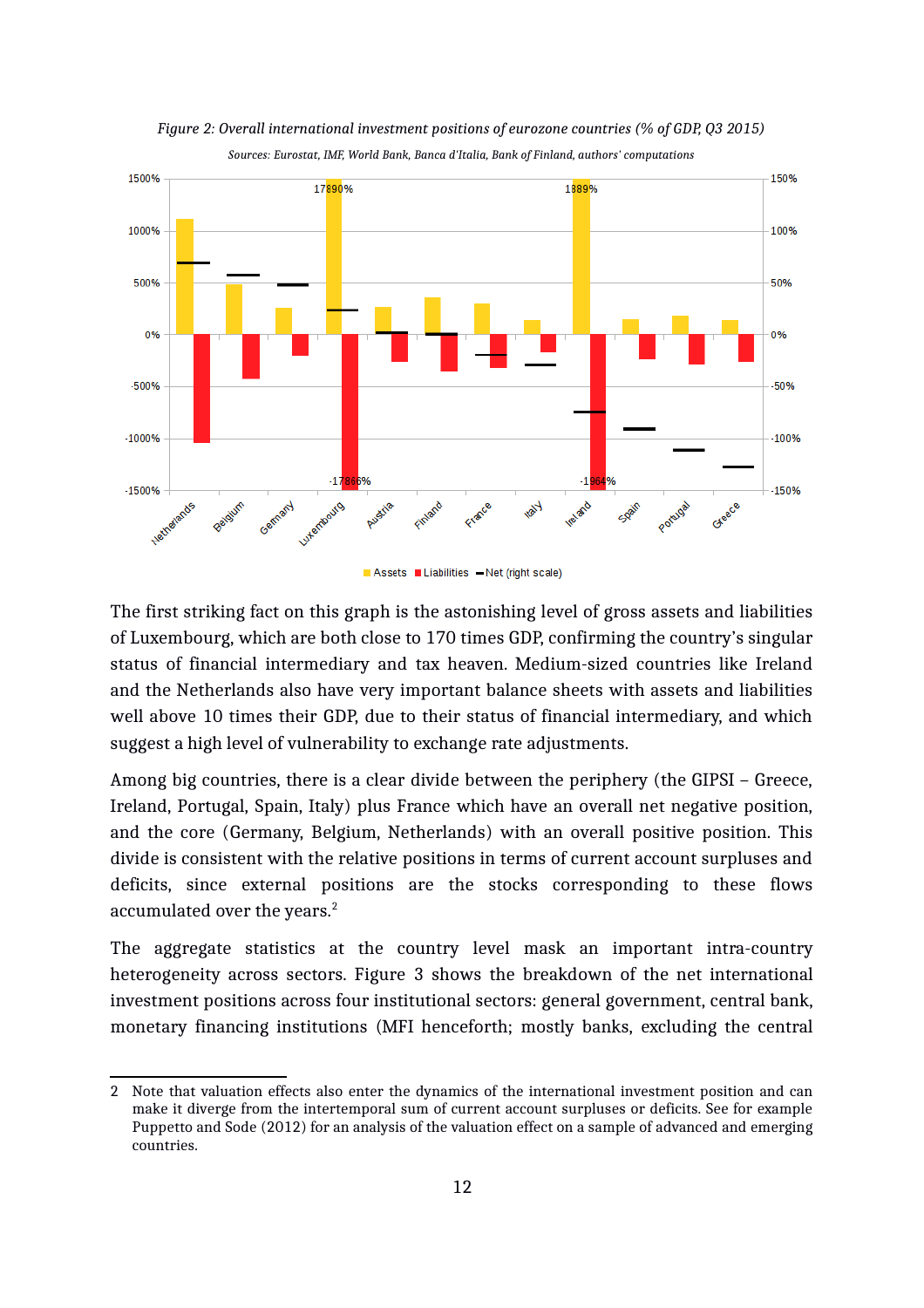

<span id="page-14-0"></span>

bank), and the other entities (which include households, non-financial firms, and some financial non-banking firms).

The external balance sheet of the general government is widely negative for most countries, reflecting the internationalization of public debt markets, with Portugal and Greece being the more exposed at respectively −83 % and −143 % of GDP. However, as we shall see later, most of the public debt is emitted under domestic law, protecting it from the redenomination risk. Greece is an exception, because of the 2012 restructuring, but for this country a new debt relief is in any case necessary.

The central bank position is small for most countries. It is only highly negative in the case of Greece, mostly corresponding to the TARGET2 balance of the country, which is itself the counterparty of the Emerging Liquidity Assistance (ELA) granted to Greek private banks by the National Bank of Greece.

The financial sector balance sheets are not distributed along a core-periphery axis. Ireland and Greece have a net positive external position, while the Dutch financial sectors has a strongly negative position. Luxembourg's financial sector external balance sheet is highly positive at +281%.

The "other" sector includes non-financial actors (households and non-financial corporations) as well as some financial non-banking actors. It is thus a wide category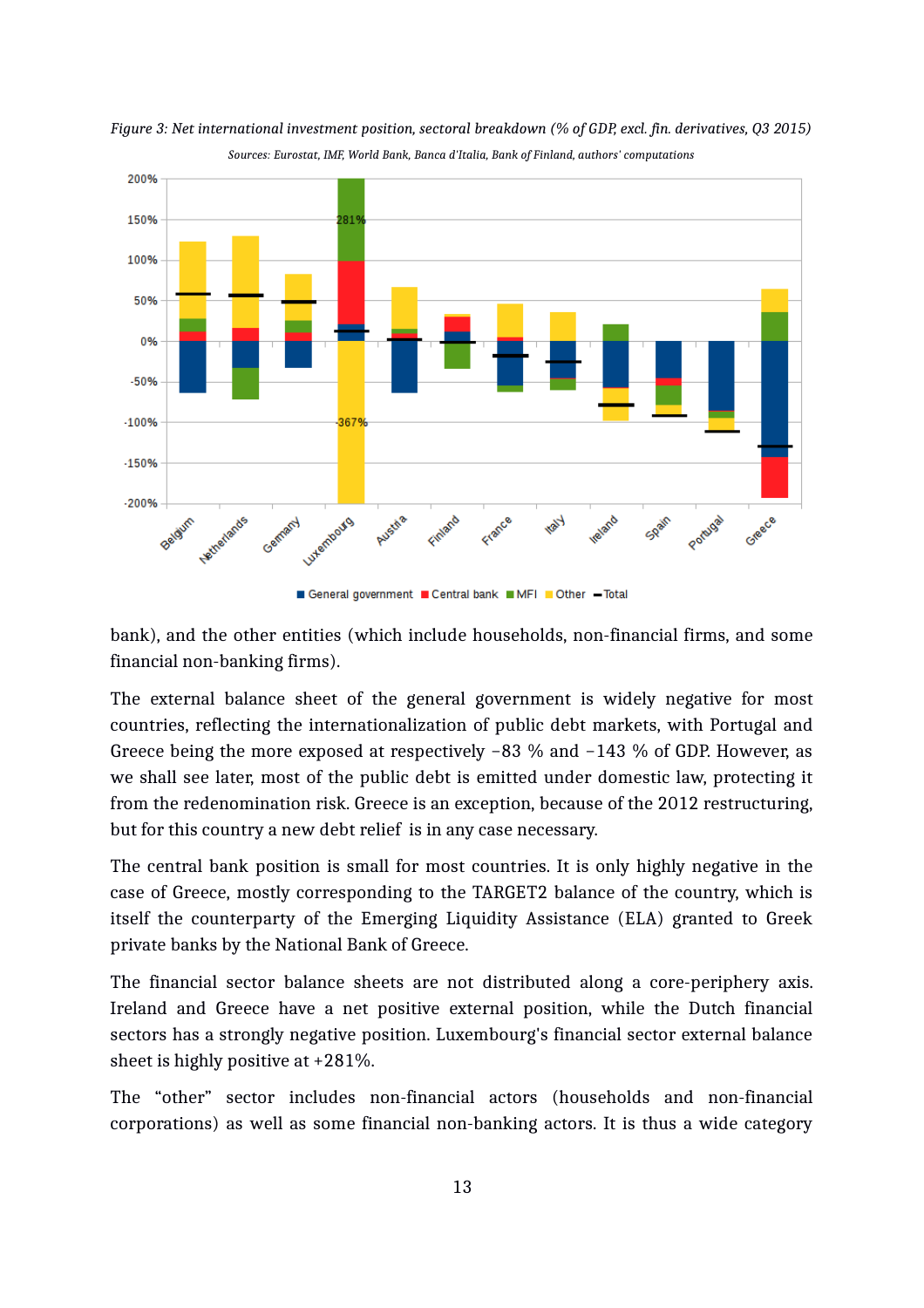that allows for a conservative assessment of the exposure of the real private economy to the balance sheet redenomination risk. Figure [3](#page-14-0) is remarkable as it stresses the very limited exposure of peripheral countries to this risk. The balance of the Greek "other" sector is for example positive at 29% of GDP, while it is only mildly negative for Spain, Portugal and Ireland at respectively –12%, −16% and –41%. The positions of Germany and France are more strongly positive (+57% and +41%). Luxembourg has a very high negative position (−367%) with a huge balance sheet (not on the graph). At the opposite, we find the Netherlands, with a highly positive balance of +113%. The huge MFI and "other" sectors balance sheet comforts the view that tax evasion schemes involving these last two countries are very important, as documented by the European Commission for Fiat and Starbucks.[3](#page-15-0)

#### <span id="page-15-1"></span>**4. Relevant debt**

The previous section presented the international investment positions by country and by sector, which gives only an approximation of the balance sheet at risk in case of euro exit.

We now turn to a more accurate assessment of the foreign currency mismatch problem, beginning with the liability side. As shown on Table [2,](#page-7-0) only the debt components (loans and bonds) are at risk. Other components will not be affected by the change of currency, either because they are not directly expressed in monetary terms (like equity), or because they will be redenominated in the new domestic currency (like deposits in domestic banks). And among loans and bonds, some will be redenominated in the new currency, as explained in section [2.2,](#page-7-1) depending on their governing law. What we are interested in is therefore the "relevant debt", *i.e.* the sum of the loans and bonds that will remain in euros (in case of a single country exit) or that will be redenominated in some other foreign currency (in case of a complete break up).

In order to identify bonds that are governed by foreign law, we use the Bank of International Settlements' (BIS) debt securities statistics. The database distinguishes bond issues depending on their issue market, domestic or international. Since the 2012 release of that database, bonds that have a foreign governing law are always classified as international, though some bonds governed by domestic law can also be classified as international (see Gruić and Wooldridge, 2012, box 2, p. 70). In our analysis, we therefore use international bonds as defined by the BIS as a proxy for foreign law bonds; since our relevant debt estimates may overstate the true figures, they should therefore be considered as an upper bound on the currency risk.

<span id="page-15-0"></span><sup>3</sup> See [http://europa.eu/rapid/press-release\\_IP-15-5880\\_en.htm.](http://europa.eu/rapid/press-release_IP-15-5880_en.htm)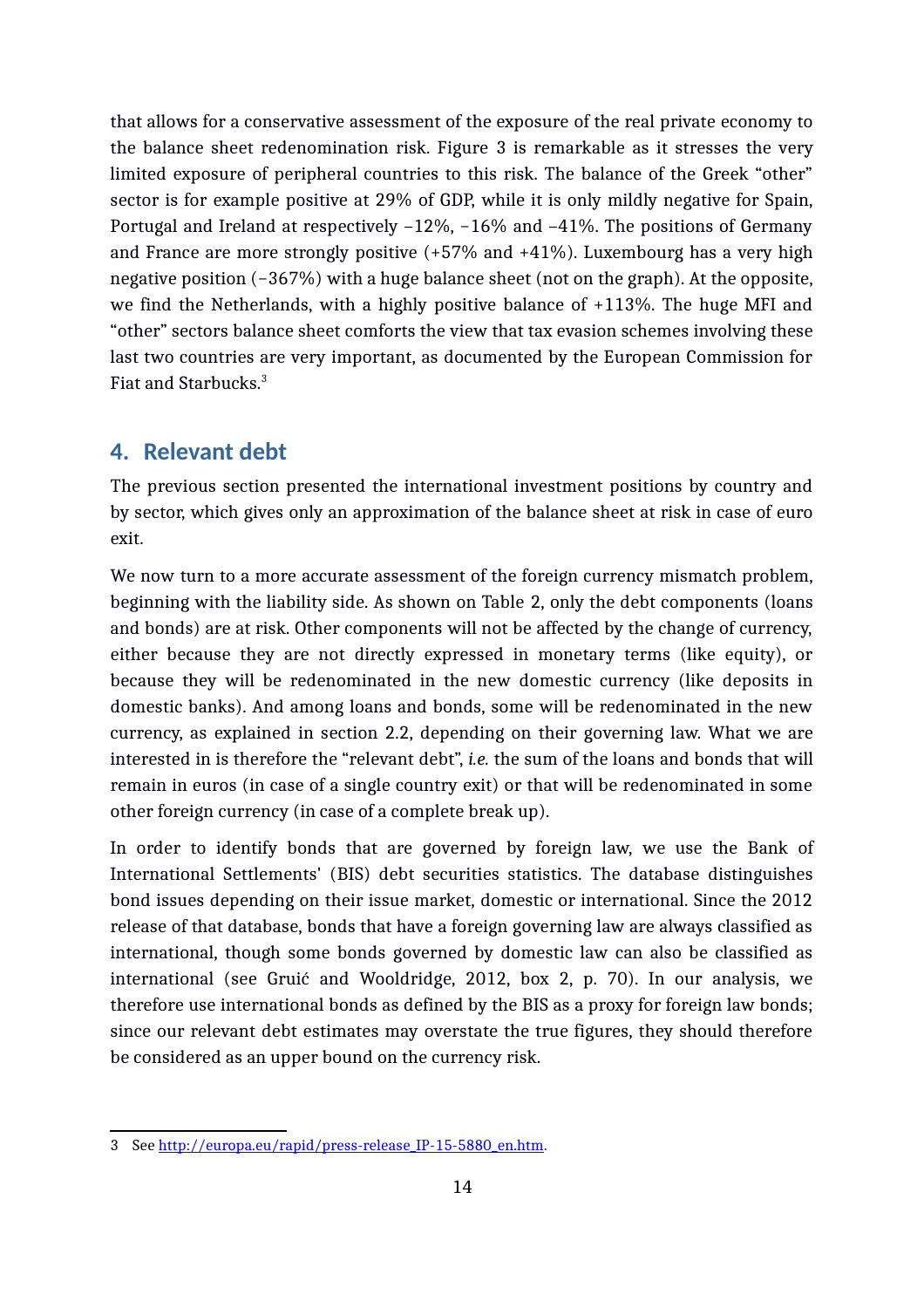Concerning loans, we make the assumption that loans from foreign bank are under foreign law, while law from domestic banks are under domestic law. The World Bank's Quarterly External Debt Statistics (QEDS) provide figures for cross-border loans, with a breakdown by institutional sector, that we use as a proxy for foreign law loans.



<span id="page-16-0"></span>*Figure 4: International bonds issued by governments (% of GDP, Q3 2015).*

Short term (remaining maturity < 1 year) Long term (remaining maturity > 1 year)

We begin by looking at the relevant debt of the general government sector. Figure [4](#page-16-0) shows the international bonds emitted by eurozone governments, with a breakdown depending on the maturity (since short term bonds are likely to be more problematic, as discussed in section [2.2\)](#page-7-1). Overall, government bonds do not represent a very high risk, since international bonds represent 10% or less of GDP for most countries. It is even almost zero for France. There are two exceptions: Austria, with about 25% of GDP in international bonds, and Greece with 15% (mostly English law bonds emitted during the 2012 restructuring). Moreover, short term bonds represent only a small fraction of the total.

Similarly, Figure [5](#page-17-0) indicates the loans at risk for the general government sector. Countries that undergone an adjustment program clearly stand out on that graph: Greece, Ireland, Portugal and Spain, which received loans from other Eurozone governments, or from institutions like the European Financial Stabilisation Mechanism (EFSM), the European Financial Stability Facility (EFSF) or its successor the European Stability Mecanism (ESM). In particular, external loans of the Greek government represent 126% of the country's GDP, and today constitute the bulk of Greece's public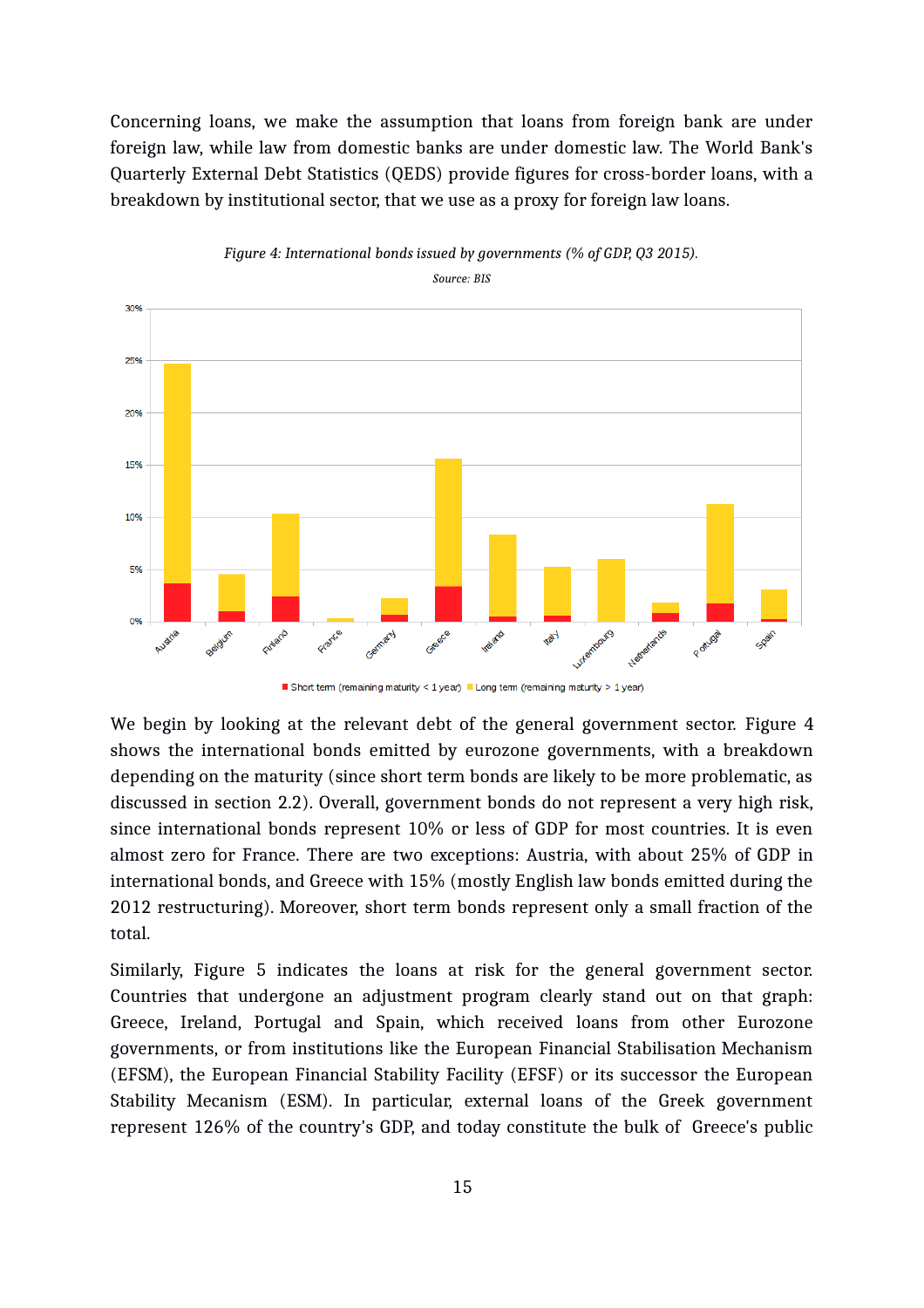

<span id="page-17-0"></span>*Figure 5: Cross-border loans of general government (% of GDP, Q3 2015). Source: World Bank QEDS*

debt. Again, Austria stands as an exception, since it is the only non-program country with more than 5% of GDP of external loans.

As mentioned in section [3,](#page-12-0) one should also look at the central bank positions in order to get the full picture for the public sector. However, most of the external position of central banks is related to TARGET2 balances (see appendix [10.2\)](#page-33-0) and to banknotes issuance (Whittaker, 2011): in both cases, it is difficult to distinguish between a liability and an asset side, and only the net position is available. We therefore cannot construct a relevant debt indicator for central banks, and will only provide a relevant net position for them in the next section.

Figure [6](#page-18-0) presents international bonds emitted by financial corporations (banks and non-banks alike), both short and long term.<sup>[4](#page-17-1)</sup> First, one can see that the relevant debt levels are higher for financial corporations than for governments: for most countries, they represent between 20% and 40% of GDP. Three exceptions stand out: Luxembourg, Ireland and the Netherlands, which have much higher levels, due to their status of financial intermediaries. Also note that the share of short term debt tends to be higher than for governments. In particular, the proportion of short term debt is very high for Greek banks, probably due to their perceived riskiness by markets which makes long term borrowing too expensive for them.

<span id="page-17-1"></span><sup>4</sup> We don't report the corresponding figures for loans, since they are very small; interbank lending essentially takes the form of security trading.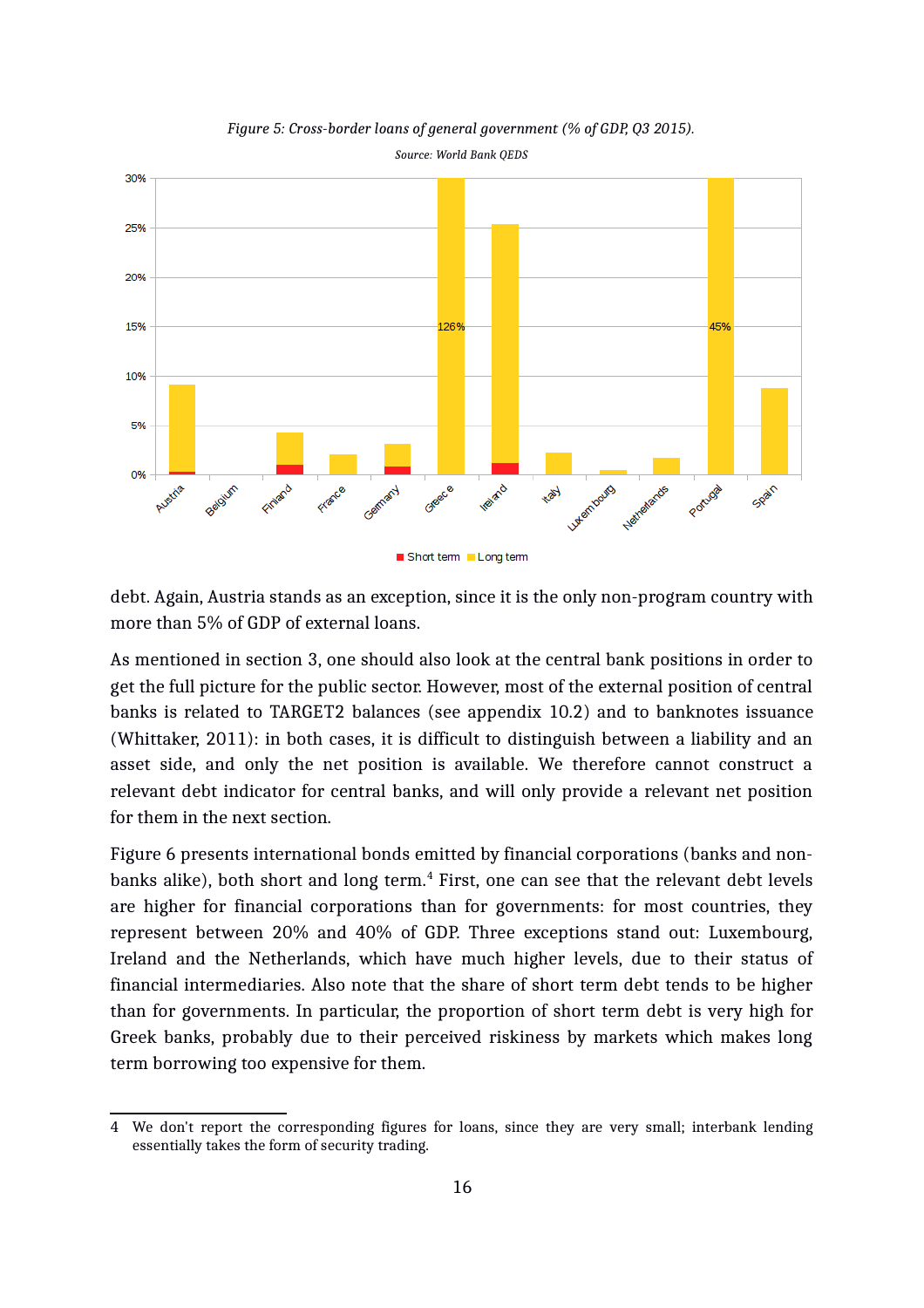

<span id="page-18-0"></span>*Figure 6: International bonds issued by financial corporations (% of GDP, Q3 2015).*

Short term (remaining maturity < 1 year) Long term (remaining maturity > 1 year)

Figure [7](#page-19-0) reports the international bonds issued by non-financial corporations. Luxembourg, where those stand at 25% of GDP, is the usual outlier, suggesting that some corporations classified as non-financial may also be involved in financial intermediation. At the other extreme, it is interesting to see that the GIPSI countries are precisely those where non-financial corporations are the less exposed to foreign law bonds (Germany being the only other country with a similarly low exposure). Total foreign bonds levels are also rather small in absolute terms, between 2% and 6% of GDP for those countries. This may reflect either a structurally smaller financial integration or the fact that the crisis has engendered a refragmentation of eurozone financial markets; in any case, the productive sector of the GIPSI countries is not so much vulnerable to a currency shock via the bond channel. The difference between Germany and France is also striking: France's non-financial sector is four times more exposed than Germany's to that kind of shock.

Concerning cross-border loans of non-financial corporations, one faces a difficulty: the only data available to our knowledge come from the balance of payments statistics (see Figure [8\)](#page-20-0), which aggregate non-financial corporations with non-banking financial corporations, households, and non-profit private organizations. The inclusion of households and non-profit is probably not a big issue since one can reasonably assume that they don't borrow much abroad; but non-banking financial firms are susceptible to blur the picture. The statistics that we report are therefore meant to provide an upper bound of the risk for the non-financial firms. Indeed, Luxembourg, Ireland and the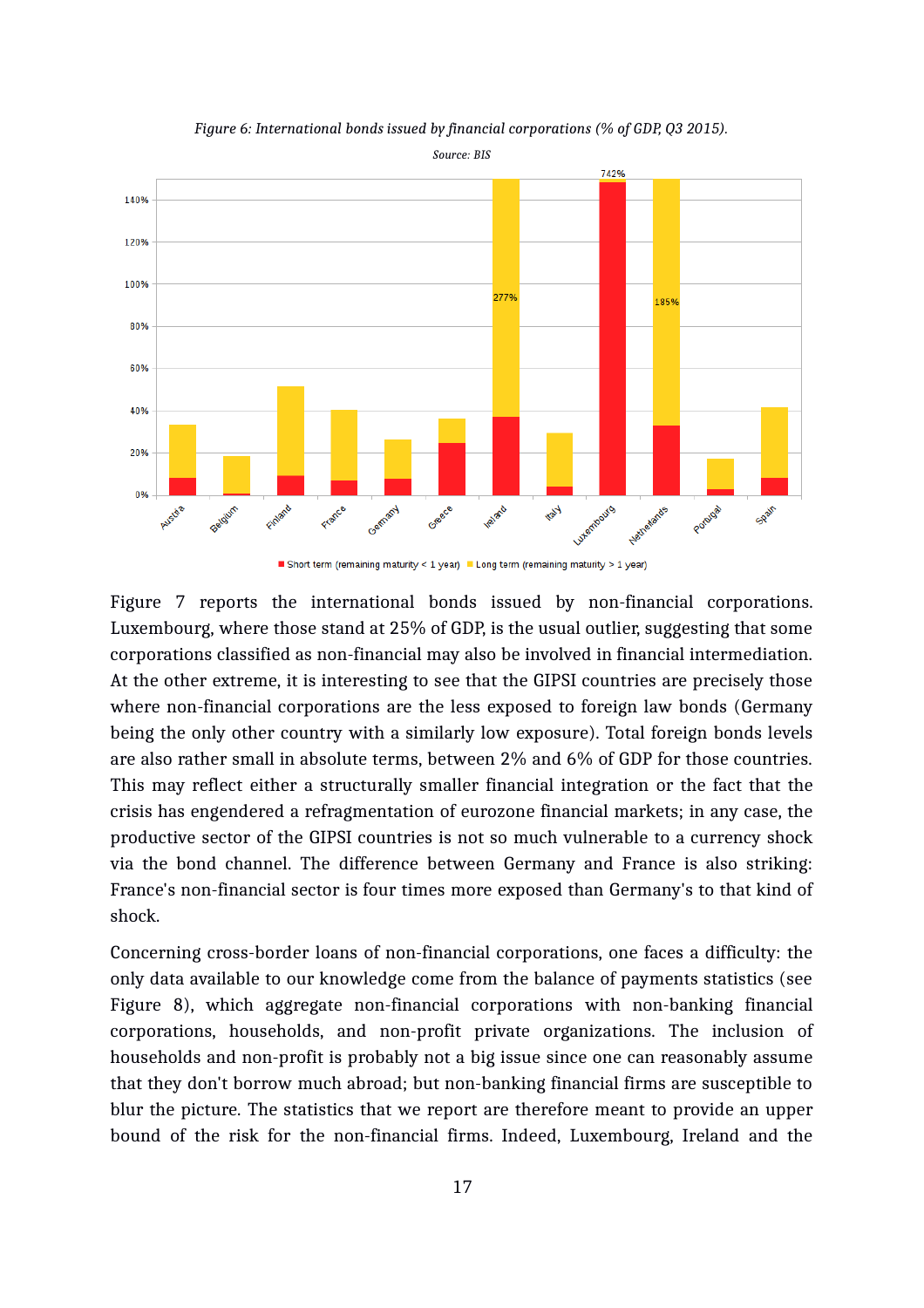

<span id="page-19-0"></span>*Figure 7: International bonds issued by non-financial corporations (% of GDP, Q3 2015).*

*Source: BIS*

Short term (remaining maturity < 1 year) Long term (remaining maturity > 1 year)

Netherlands appear to be the usual outliers, with very high loans levels, which suggests a significant financial component in their data. For the other countries, the average exposure is of 10% of GDP, with a significant short term component. France is above the average, with 14% of GDP, mostly short term: it is impossible to say if this comes from the high level of financialization of the French economy, or because French non-financial firms tend to contract more loans abroad (as this is the case for bond issuance, see previous section). Spain is also above the average, at 13% of GDP, but with a longer maturity.

We conclude this overview of the debt at risk by constructing summary statistics by sector. Table [3](#page-20-1) gives, for each of the three sectors, the total of the debt at risk and its short term component.<sup>[5](#page-19-1)</sup> Note that, for the reason explained above, the loans of the nonbanking financial corporations are attributed to the non-financial corporations sector, so the latter figure is possibly overestimated (while the financial sector risk is possibly underestimated by the same amount).

<span id="page-19-1"></span><sup>5</sup> Note that our relevant debt measures do not include debts classified as foreign direct investment; see appendix [10.1](#page-33-1) for more details on this issue.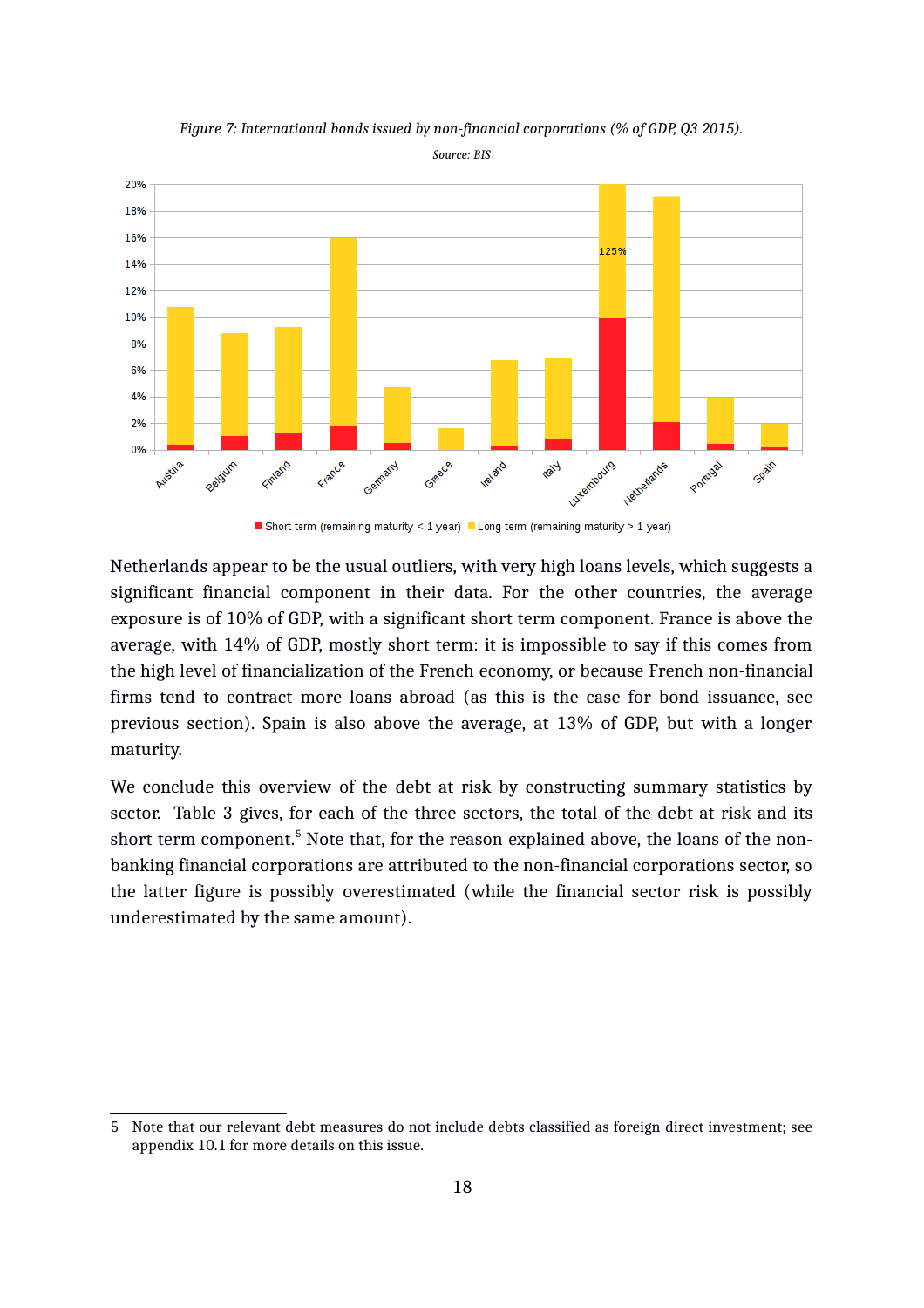

<span id="page-20-0"></span>*Figure 8: Cross-border loans of corporations (excl. MFI) and households (% of GDP, Q3 2015).*

*Table 3: Relevant debt by sector (% of GDP, Q3 2015)*

<span id="page-20-1"></span>*Sources: BIS, World Bank QEDS, authors' computations*

|                                      | <b>Greece</b> | <b>Italy</b> | <b>Portugal</b> | <b>Spain</b> | <b>Ireland</b> | <b>France</b> |
|--------------------------------------|---------------|--------------|-----------------|--------------|----------------|---------------|
| <b>General</b><br>government         | 142%          | 8%           | 57%             | 12%          | 35%            | 2%            |
| incl. short term                     | 3%            | $1\%$        | 1%              | 0%           | 2%             | 0%            |
| <b>Financial</b><br>corporations     | 42%           | 30%          | 18%             | 43%          | 395%           | 42%           |
| incl. short term                     | 29%           | 4%           | 2%              | 8%           | 98%            | 8%            |
| Non-financial corps.<br>+ households | 13%           | 18%          | 20%             | 15%          | 312%           | 33%           |
| incl. short term                     | 5%            | 8%           | 8%              | 4%           | 53%            | 17%           |

|                                      |     | <b>Germany Netherlands</b> |     | Austria Luxembourg | <b>Belgium</b> | <b>Finland</b> |
|--------------------------------------|-----|----------------------------|-----|--------------------|----------------|----------------|
| <b>General</b><br>government         | 6%  | 5%                         | 35% | 7%                 | 10%            | 17%            |
| incl. short term                     | 2%  | 2%                         | 4%  | 0%                 | 2%             | 6%             |
| <b>Financial</b><br>corporations     | 28% | 225%                       | 35% | 876%               | 22%            | 59%            |
| incl. short term                     | 9%  | 36%                        | 8%  | 135%               | 1%             | 17%            |
| Non-financial corps.<br>+ households | 20% | 66%                        | 23% | 910%               | 23%            | 20%            |
| <i>incl. short term</i>              | 5%  | 18%                        | 6%  | 385%               | 13%            | 4%             |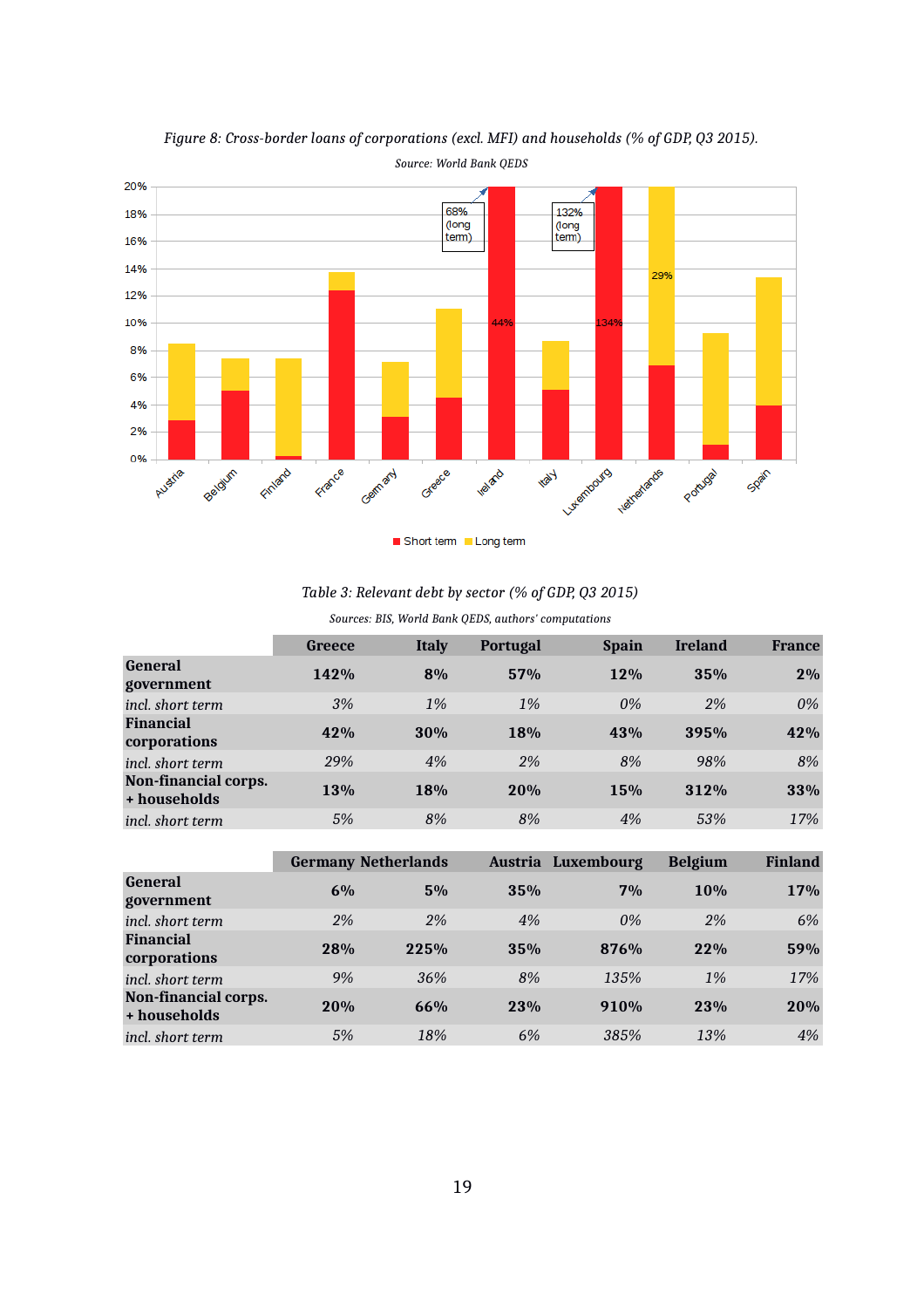### **5. Relevant net position**

The previous section has studied the currency risk on liability side of the balance sheet, which is the main problem in the case of a devaluation.

However, the asset side may be useful for mitigating the devaluation problem, since assets in foreign currency will become more valuable in the domestic currency. Moreover, in the case of a currency appreciation, it is from the asset side that difficulties can arise.

<span id="page-21-0"></span>

In this section we present our estimation of the relevant net position (*i.e.* the net foreign currency position as defined in section [2.1\)](#page-5-0) for economies as a whole and by sector. Figure [9](#page-21-0) presents the results as a graph, while Table [4](#page-22-0) present them in tabulation form.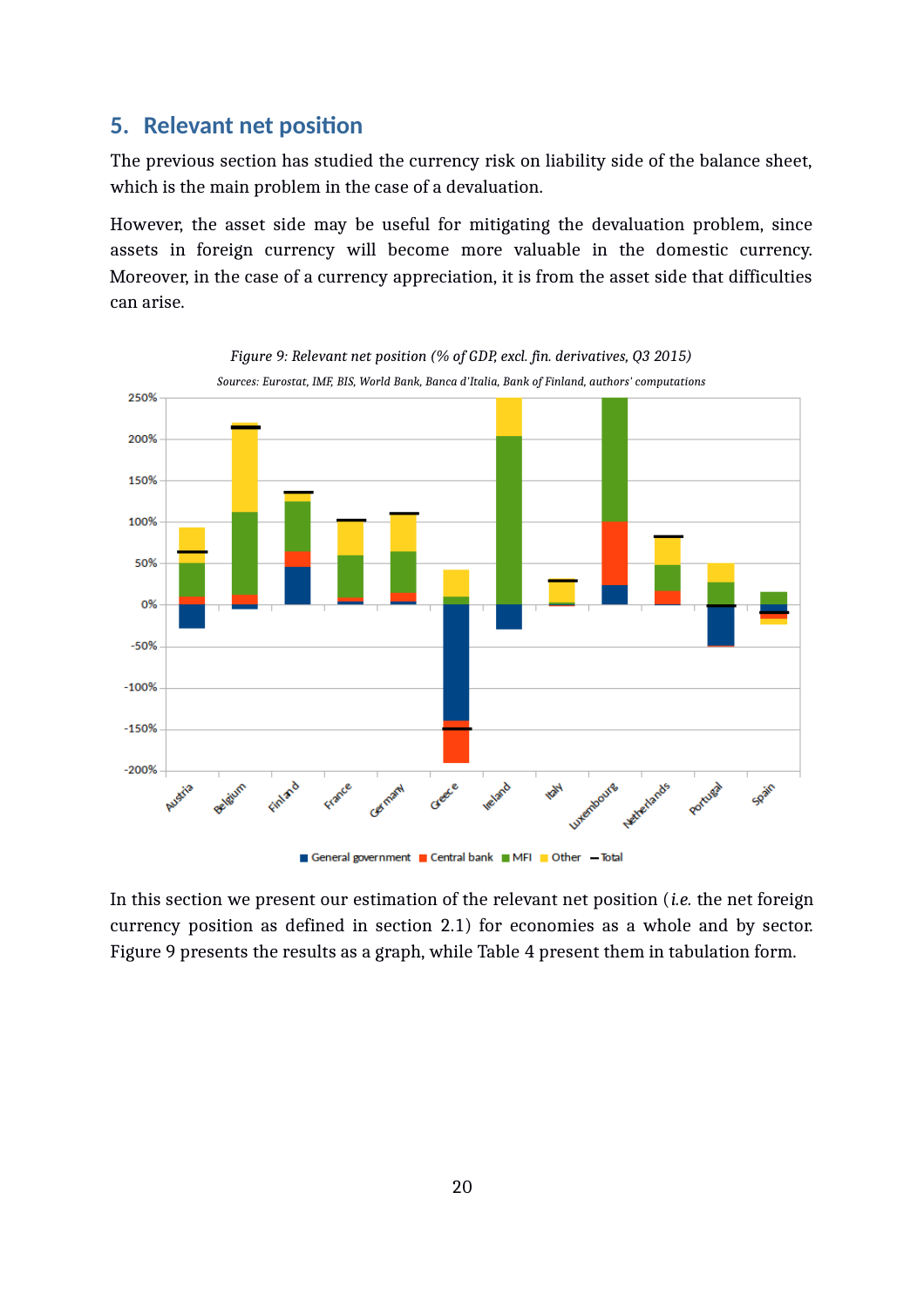|                     | <b>Greece</b> | <b>Italy</b>               | Portugal | <b>Spain</b>       | <b>Ireland</b> | <b>France</b>  |
|---------------------|---------------|----------------------------|----------|--------------------|----------------|----------------|
| General gov't       | $-140%$       | $-1\%$                     | $-50%$   | $-8%$              | $-30%$         | 4%             |
| <b>Central bank</b> | $-51%$        | $-1\%$                     | $-1\%$   | $-9%$              | $0\%$          | 5%             |
| <b>MFI</b>          | 10%           | 3%                         | 28%      | 15%                | 204%           | 51%            |
| <b>Other</b>        | 32%           | 29%                        | 23%      | $-7%$              | 428%           | 44%            |
| <b>Total</b>        | $-149%$       | 30%                        | 0%       | $-9%$              | 601%           | 103%           |
|                     |               |                            |          |                    |                |                |
|                     |               | <b>Germany Netherlands</b> |          | Austria Luxembourg | <b>Belgium</b> | <b>Finland</b> |
| General gov't       | 4%            | $0\%$                      | $-29%$   | 23%                | $-6\%$         | 46%            |
| <b>Central bank</b> | 10%           | 17%                        | 10%      | 77%                | 12%            | 19%            |
| <b>MFI</b>          | 50%           | 31%                        | 41%      | 1338%              | 100%           | 60%            |
| <b>Other</b>        | 47%           | 35%                        | 42%      | 5363%              | 109%           | 12%            |
| <b>Total</b>        | 111%          | 83%                        | 64%      | 6801%              | 215%           | 137%           |

## <span id="page-22-0"></span>*Table 4: Relevant net position (% of GDP, excl. fin. derivatives, Q3 2015)*

*Sources: Eurostat, IMF, BIS, World Bank, Banca d'Italia, Bank of Finland, authors' computations*

On the asset side, all components of the international investment position have been included, with the exception of the foreign direct investment: $^6$  $^6$  we consider that, because of its strong illiquidity, the mitigation potential of that class of asset is too low to be relevant. On the liability side, we use the relevant debt concept presented in the previous section. The net relevant position is the difference between the relevant assets and the relevant debt. $^7$  $^7$  A negative (resp. positive) position indicates an exposition to a nominal depreciation (resp. appreciation) risk.

Note that the sectoral breakdown is the same as for the international investment position figures of section [3.](#page-12-0) In particular, the "other" sector includes the non-banking financial sector; this means that on the liability side we do not follow the same convention as in the previous section, for consistency with the asset side.

<span id="page-22-1"></span><sup>6</sup> As shown on Table [2,](#page-7-0) all assets components of the international investment position are sensitive to currency movements. Note that in addition to FDI, we also exclude financial derivatives, because of the difficulty in interpreting the data.

<span id="page-22-2"></span><sup>7</sup> Note that there is no inconsistency of treatment between the liability side and the asset side. As a first example, consider an ESM loan granted to some periphery country. From the point of view of that periphery country, it is clearly a foreign currency debt. But from the point of view of creditor countries, it is also a foreign currency asset, because upon their exit from the euro zone the loan would remain denominated in euros (or in the equivalent of the ECU in case of complete break up). As a second example, consider a bond emitted by a French firm under foreign law (typically English or New-York law) and detained by a German entity. From the point of view of France, this is clearly a foreign currency liability, both in case of French exit or complete break-up (in the latter case, redenomination is unlikely to be in Francs). From the German perspective, in case of a German exit, the bond would remain in euros and it is correct to count it as a foreign currency asset. The situation is a little more complex in the case of a complete break-up: it should also be redenominated in the equivalent of the ECU but there is a higher degree of juridical uncertainty, as a court could decide to redenominate it in Deutschmarks (though other options are also possible, like UK pounds, US dollars or a basket of currencies); counting it as a foreign currency could not be correct in that case.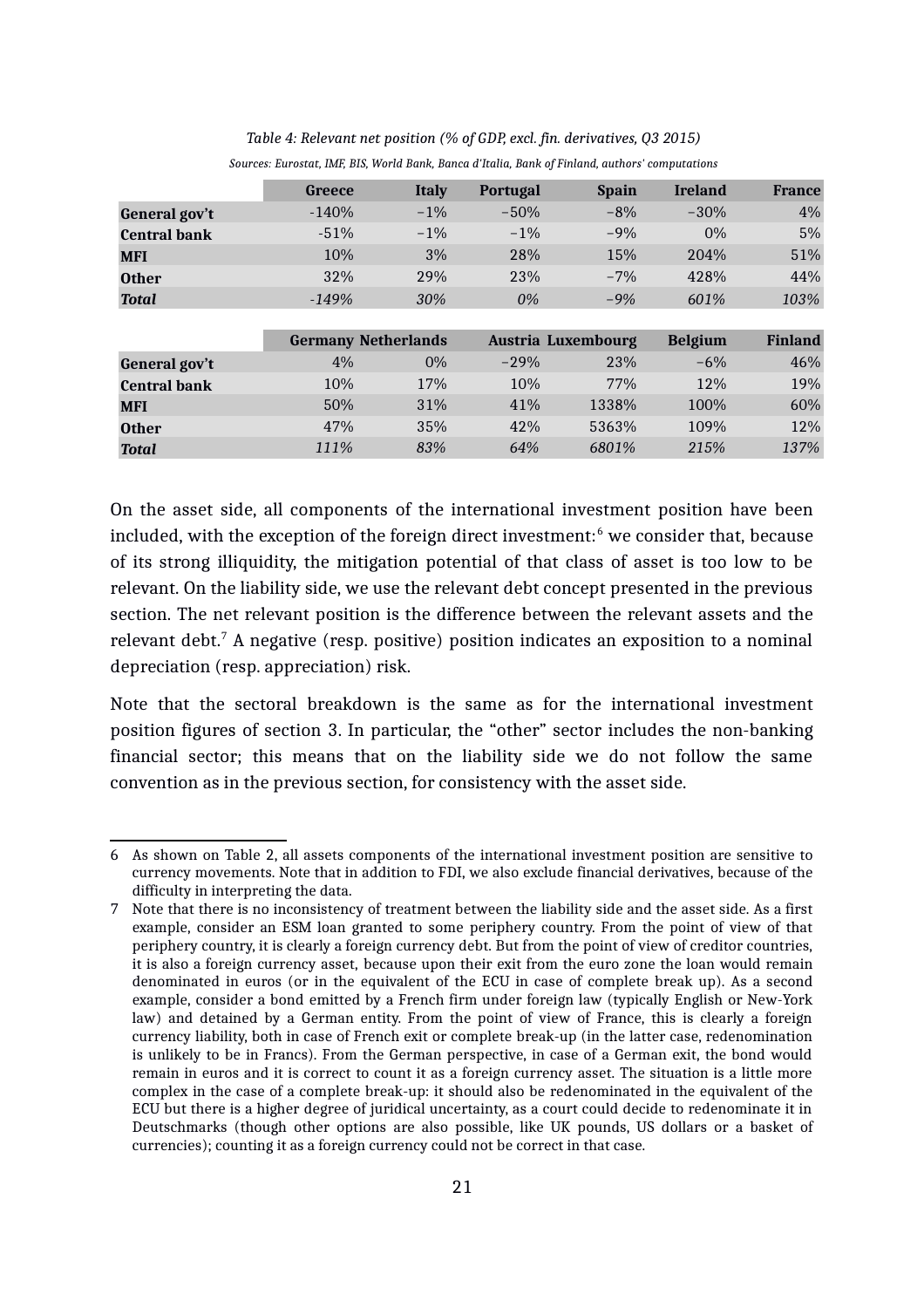The most striking fact that emerges from the analysis is that the relevant net position is positive for all countries in aggregate, the only exceptions being Greece and Spain. Moreover, the sectors representing the private sector (MFI and "other") are also always in positive territory, with the exception of the "other" sector in Spain. On the government side, Greece and Portugal exhibit a very negative position, while Austria and Ireland have a mildly negative one.

This results indicates that for those countries that are likely to experience a post-euro devaluation, *i.e.* the GIPSI and France, there is no aggregate balance sheet risk for the private sector (except for Spain), and even no risk for the public sector in some cases. This does not mean that there is no problem, because the holders of the sensitive assets may not be the same as those of the sensitive liabilities, but at least there is room for maneuver.

Conversely, the significantly positive position of those countries that are likely to experience a post-euro appreciation (Germany, the Netherlands, Austria) indicates that they are also at risk. Their assets accumulated abroad would lose part of their value if they were to abandon the single currency. This means that countries which have a weight significant enough to endanger the EMU if they were to leave, like France, Spain or Italy, have a bargaining power that is much greater than what a superficial current account analysis may suggest.

## **6. A composite risk index**

So far we have analyzed the balance sheet risk by first focusing on the liability side (both short and long term), and then by looking at the total balance sheet subject to a posteuro currency risk.

In this section, we construct a composite risk index that synthesizes all these dimensions of the problem into a single indicator. Indeed, as mentioned before, both the relevant debt and the relevant position matter: the former is the most acute issue for countries undergoing a depreciation, while the latter can help to mitigate the debt problem, and at the same time constitutes the problem for countries undergoing an appreciation. Moreover, we have seen that the short term component of the relevant debt is the most problematic one, and should therefore be overweighted in the composite risk index.

As we have seen, the direction of the exchange rate adjustment (depreciation or appreciation) is central for assessing the nature of the country and sectoral risk. But one also needs to know the expected magnitude of that adjustment for a more precise analysis. Exchange rate movements are particularly hard to foresee—and even more so in the context of an unprecedented event like a euro exit; it nevertheless makes sense to rely on estimates of equilibrium exchange rates since, by construction, those reflect the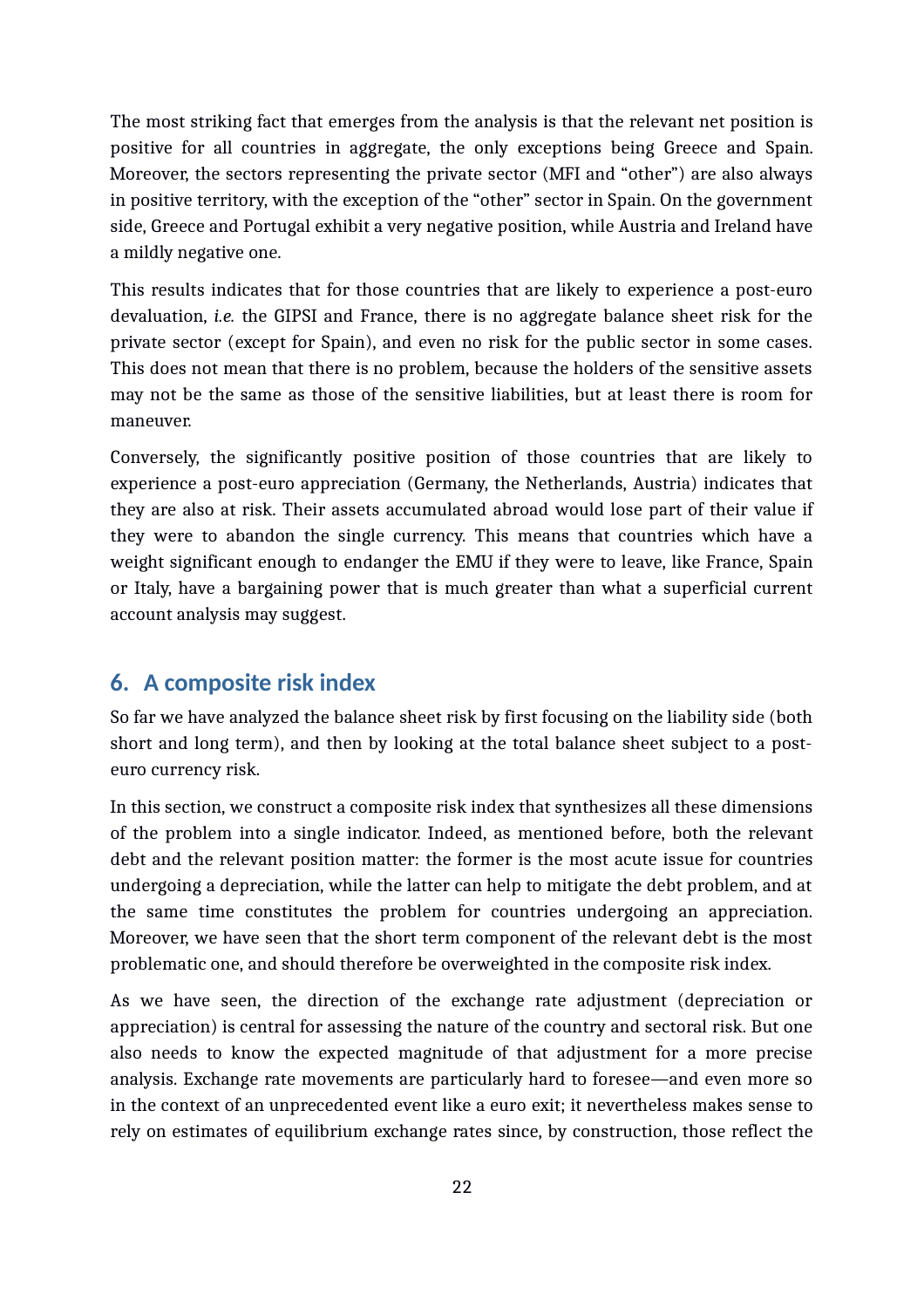most likely outcomes of the currency floating process, once overshooting effects have vanished.

| Country            | <b>Exchange rate</b> |
|--------------------|----------------------|
|                    | adjustment           |
| Belgium            | $-17%$               |
| Germany            | $+14%$               |
| Ireland            | $-6%$                |
| Greece             | $-38%$               |
| Spain              | $-10%$               |
| France             | $-11%$               |
| Italy              | $+1\%$               |
| Luxembourg         | $+14%$               |
| <b>Netherlands</b> | $+15%$               |
| Austria            | $+15%$               |
| Portugal           | $-14%$               |
| Finland            | $-18%$               |

<span id="page-24-0"></span>*Table 5: Hypotheses for post-euro currency movements Source: iAGS (2015) and authors' computations*

Table [5](#page-24-0) presents the exchange rate adjustment hypotheses upon which our risk assessment is based. The numbers are derived from the analysis of the internal and external imbalances of the eurozone presented in iAGS (2015, pp. 96-101). Following a fundamental equilibrium exchange rate (FEER) approach $^8$  $^8$ , these estimates correspond to the required value added price adjustments within the eurozone if countries are to reach both their external equilibrium (a current account that stabilizes the international investment position) and their internal one (closed output gaps). But those adjustments within the EMU can also be reinterpreted as exchange rate adjustments in a floating regime (under the hypothesis of fixed internal value added prices).

The numbers that we report in Table [5](#page-24-0) correspond to the adjustments *relative to the euro area weighted average*. As a consequence, this means that the numbers can be used for the two scenarios that we analyze in this paper: in the case of a single country exiting the EMU (in which case the number corresponds to the expected movement of the new currency relatively to the euro), and in the case of the complete break-up.<sup>[9](#page-24-2)</sup>

<span id="page-24-1"></span><sup>8</sup> The methodology used in iAGS (2015) for computing FEERs bears some resemblance to Jeong *et al.* (2010). The exports and imports volume and price equations are very similar. There are however important differences. First, the current account objectives differ: in iAGS (2015), the objective is the current account that stabilizes the net international investment position at a 20 years horizon above a threshold of −35% of GDP. Second, these estimates do not rely on national models for European countries, but instead on a multinational model that includes the 11 largest countries of the euro area. Finally, the rest of the world is not disaggregated and is considered as one block.

<span id="page-24-2"></span><sup>9</sup> In the complete break-up case, we are implicitly assuming that the the currency composition of the post-euro balance sheets will reflect the weights of eurozone countries (*i.e.* that the foreign currency components of the balance sheets of all countries will consist of 30% of Deutschmarks, 22% of French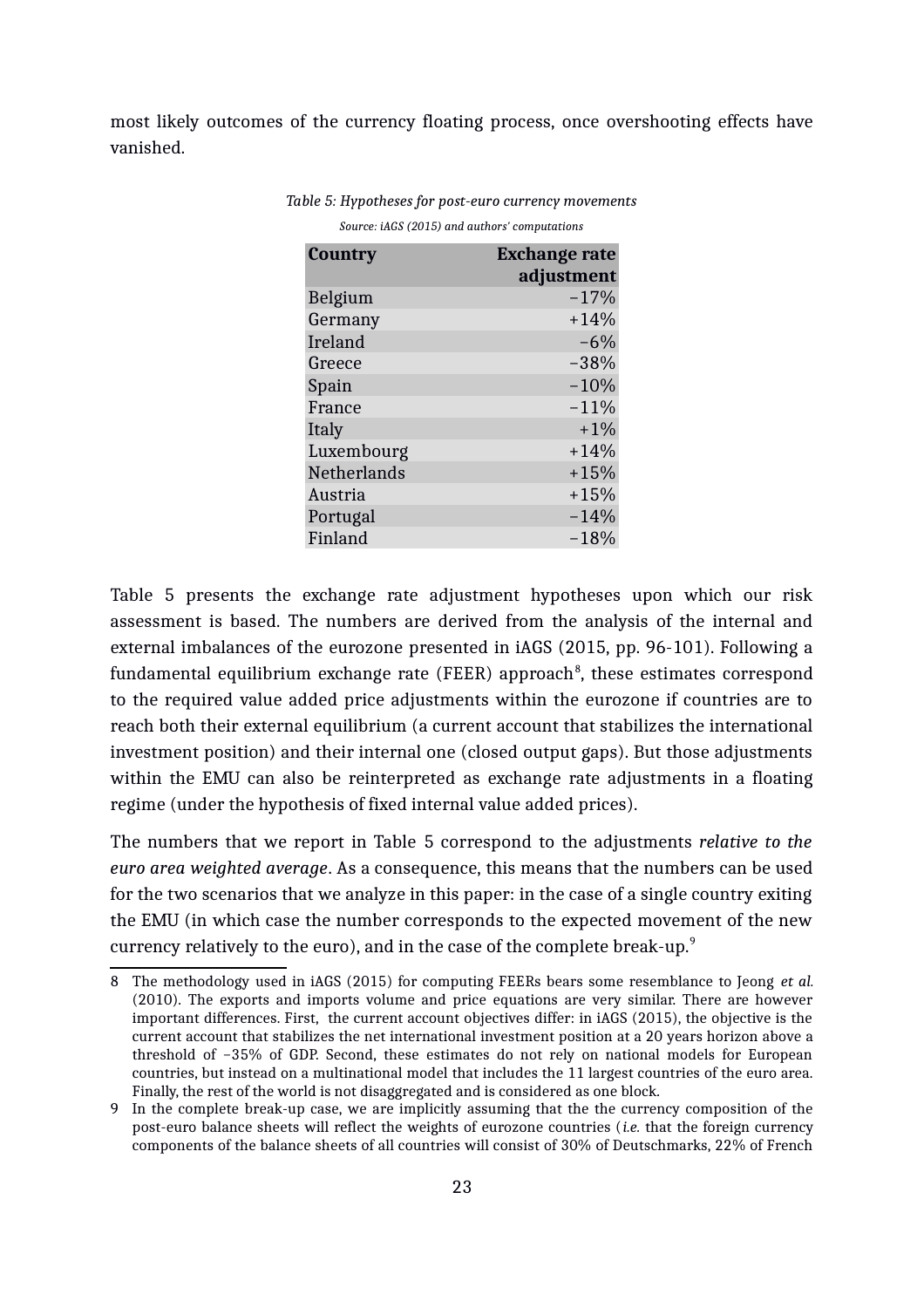According to these estimates, Greece still needs a very significant depreciation since the observed current account improvement is mostly artificial, relying on internal demand compression and underutilization of the productive potential. Other southern countries (Spain and Portugal) as well as France need a milder devaluation, while Germany, the Netherlands and Austria should undergo an appreciation. More surprisingly, Italy is neither undervalued nor overvalued with this methodology, owing to the fact that its structural current account is close to equilibrium and that its net international investment position is only mildly negative.

The adjustments presented above correspond to the misalignments before the euro exit. But one could argue that inflation rates could diverge following the exit, therefore creating an additional exchange rate drift over time. We however do not include this dimension in our computations, because our baseline scenario is that, after the shaky period of the break-up, a new monetary arrangement would be found that would include exchange rate targets. Moreover, it should be noted that a break-up could actually induce a convergence rather than a divergence of inflation rates: there is currently a substantial heterogeneity of inflation rates across eurozone countries, precisely because there is a single monetary policy that does not fit all.

One could also argue that the adjustments presented here correspond to long term targets, and that there may be overshooting which is not taken into account. Since it is very difficult to quantify the risk of overshooting and to forecast the dynamic path of the exchange rate adjustment, our strategy instead consists in overweighting the short term debt component in our risk analysis, as explained below.

Multiplying the exchange rate adjustments with the estimates of the relevant debt (or net position), one obtains the expected aggregate balance sheet movements after the euro exit.

For each of the three indicators, and for each of the sectors under consideration (public, financial corporations, non-financial corporations), we construct a qualitative risk measure based on thresholds. For the short term debt, the risk is considered to be high (resp. medium, low) if the expected post-euro increase is more than 2% of GDP (resp. 1%, 0%). And of course there is no risk if the short term debt decreases after the exit (case of an appreciation).

Similarly, the thresholds for the movements in total relevant debt are the following: high risk above 10% of GDP; medium risk between 5% and 10%; low risk between 0% and

Francs, 16% of Italian Lira…). This is of course a simplifying assumption, but we do not have enough data to refine this computation. Moreover, for the two scenarios, we are also making the assumption that the non-euro currencies (US dollar, UK pound, yen…) do not move relatively to the euro (or relatively to the weighted average of the new currencies in the break-up case).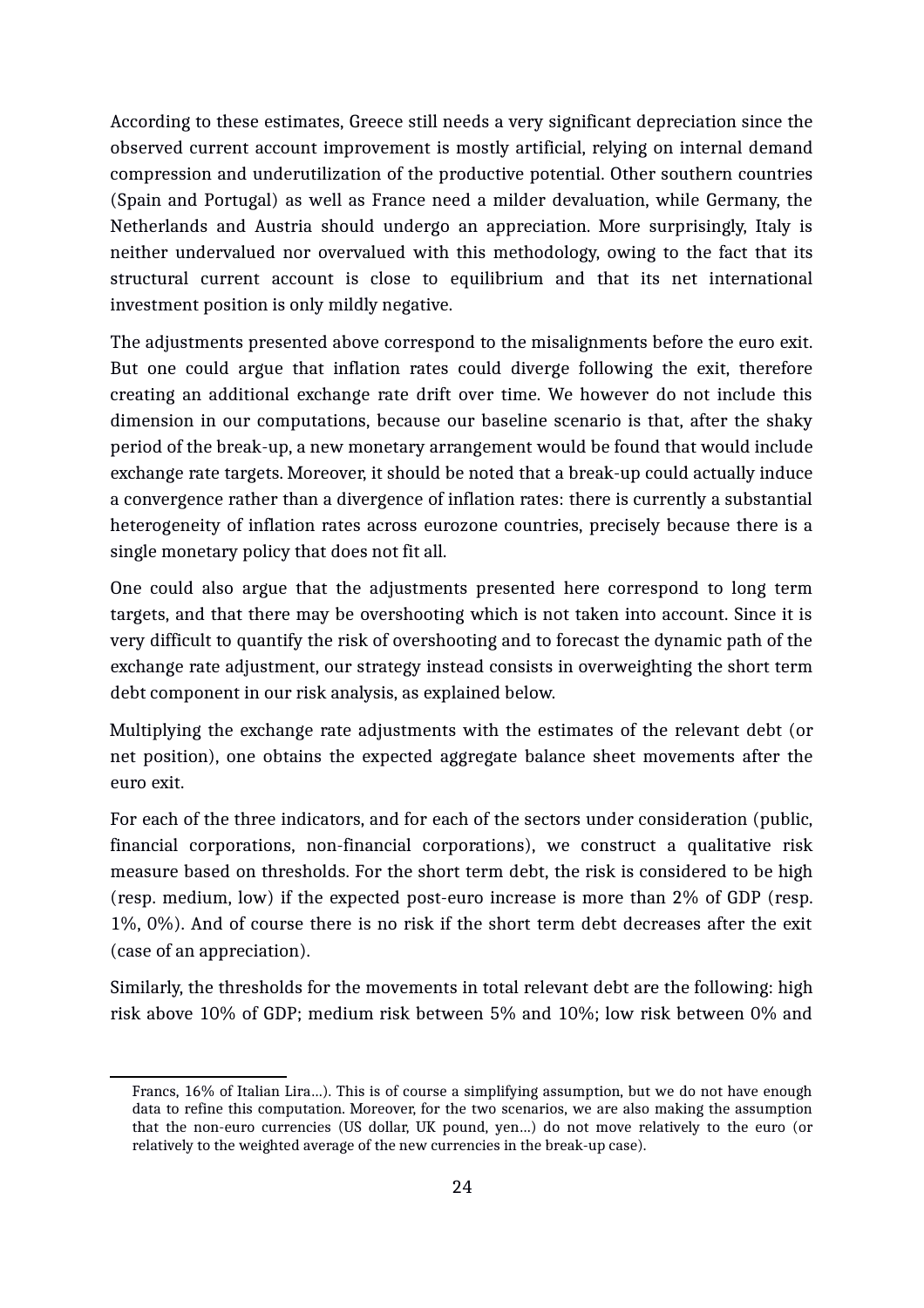5% (and no risk if appreciation). The thresholds for the relevant net position are the same as for the total debt movements, but with the opposite signs.

|                    | General government +<br>central bank | Financial corporations | Non-financial corps. +<br>households |
|--------------------|--------------------------------------|------------------------|--------------------------------------|
| Austria            |                                      |                        |                                      |
| Belgium            |                                      |                        |                                      |
| Finland            |                                      |                        |                                      |
| France             |                                      |                        |                                      |
| Germany            |                                      |                        |                                      |
| Greece             |                                      |                        |                                      |
| Ireland            |                                      |                        |                                      |
| Italy              |                                      |                        |                                      |
| Luxembourg         |                                      |                        |                                      |
| <b>Netherlands</b> |                                      |                        |                                      |
| Portugal           |                                      |                        |                                      |
| Spain              |                                      |                        |                                      |
|                    |                                      |                        |                                      |
| Legend:            | No risk                              | <b>Medium risk</b>     |                                      |



<span id="page-26-0"></span>*Source: authors' computations*

Finally, we construct what is essentially the average risk measure across the three indicators (see appendix [10.3](#page-34-0) for more details). The results are shown in Table [6,](#page-26-0) which should be considered as a qualitative summary of the material presented in this paper.

Low risk High risk High risk

The table highlights five sectors whose balance sheet will suffer from a strong negative impact in case of a euro exit: Greece's public sector, for which a large debt restructuring seems inevitable; the financial sectors of Greece, Ireland and Luxembourg; and the nonfinancial sector of Luxembourg. Serial defaults and bankruptcies are highly probable in those sectors, and strong policy action is called for (see next section).

Three other sectors are also at significant risk, though at a slightly lesser level: Portugal's public sector, which would probably have to default on its EFSF/EFSM loans; Finland's financial sector; and Ireland non-financial sector.

It should be noted here that the assessed risk levels of Ireland's and Luxembourg's nonfinancial sector may be exaggerated due to the data limitations discussed in section [4:](#page-15-1) cross-border loans of non-banking financial corporations are attributed to the non-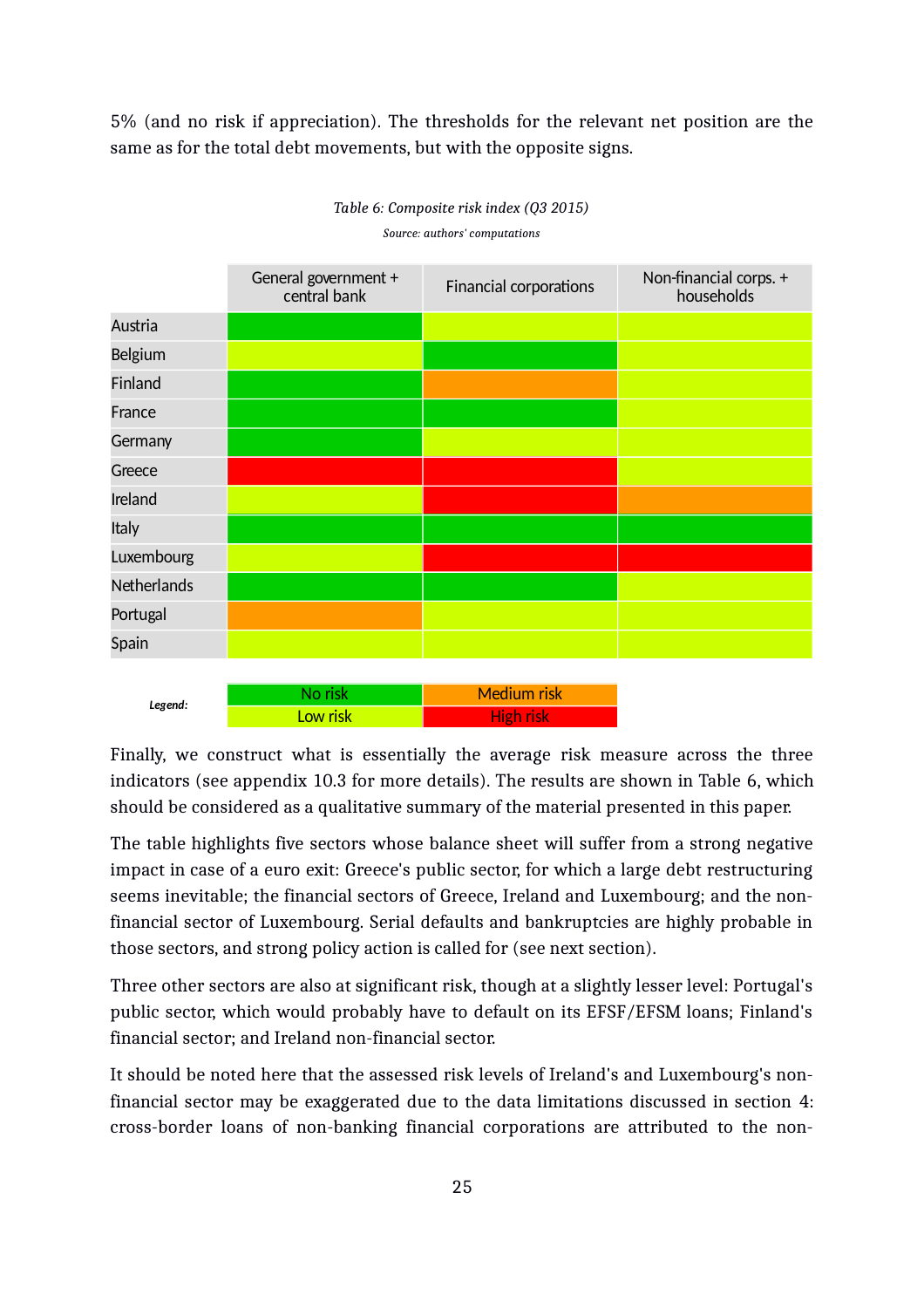financial sector, and this may bias the risk upward given the high financialization of these countries.

The most striking result of our analysis is that the risk for the non-financial private sector is low for most countries (and maybe even for all of them given the last remark). There will therefore be a negative aggregate impact on balance sheets for productive firms and for households, but it should be of a size small enough to be manageable without significant disruptions, assuming that the appropriate policy measures are put in place.

The case of Italy is a bit special: since our estimate for the expected exchange rate movement is almost zero (see Table [5\)](#page-24-0), our risk index indicates no risk at all, by construction. If one instead assumes a 15% depreciation of the new Lira, then the risk level becomes "low" for all three sectors (same as Spain).

## **7. Policy recommendations**

In this section, we discuss the policy measures that could be implemented to limit the balance sheet risks posed by a euro exit, both from an *ex ante* and an *ex post* perspective. Of course we do not claim to provide a definitive and detailed guide to solving all the problems posed by this issue, independently of the country and sector. We rather provide an outline of relevant policy orientations, which will have to be translated into practical measures tailored to the specific situation at hand.

#### **7.1.** *Ex ante* **limitation of exposure**

Given the mounting uncertainty over the viability of the EMU, it may be wise planning to limit the exposure of agents to financial assets and liabilities that, despite being denominated in euros, present a currency risk in case of a break up.

It is interesting to note that, to some extent, the eurozone crisis has endogenously produced such a diminishing of risk exposure by reducing cross border liabilities (ECB, 2016, graph S23-S27). Since net financial flows coming from the core have diminished, this mechanically translates into a reduction (or at least a limitation) of the balance sheet at risk, both from the perspective of core and periphery countries.

The first best solution for further diminishing cross-country exposures would be a rebalancing of trade and financial flows within the EMU. Indeed, external imbalances today remain at very high levels, with core countries displaying very large current account surpluses. The deficits of periphery countries have admittedly shrunk, but this is largely the consequence of deflationary policies that have slashed internal demand; the problem is thus largely unsolved, since demand—and external deficits—will rise again if these countries are finally given a chance to recover. The right solution to this issue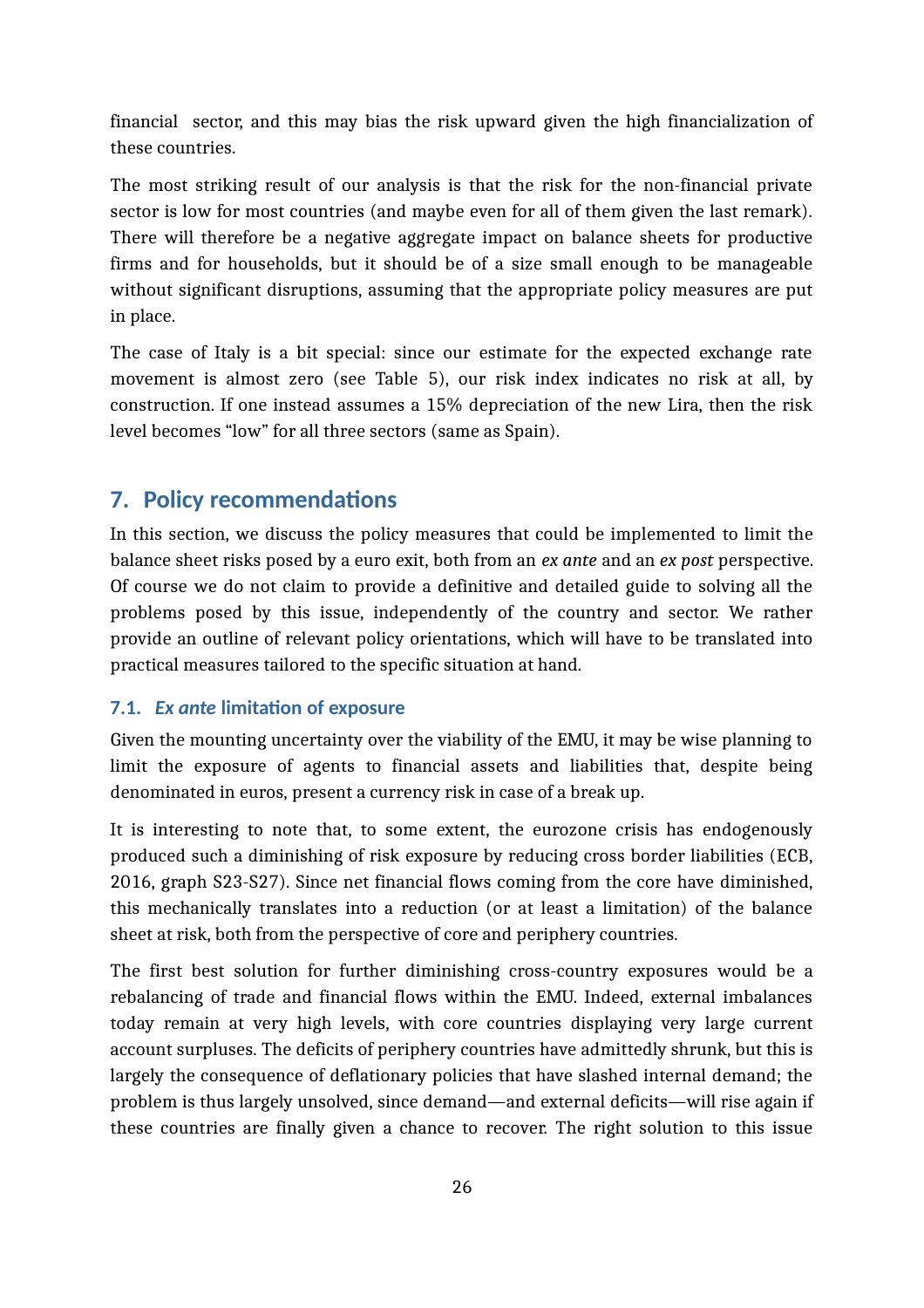would consist in implementing reflationary policies in Germany (and other core countries), in order to reduce the competitiveness differential between core and periphery, without imposing destructive austerity policies in the periphery. But such a strategy would take time to bear fruit, and is anyways unlikely to materialize given the political equilibria at the scale of the continent (Lapavitsas and Flassbeck, 2015).

Another risk mitigation policy would consist in discouraging the exposure of firms to international debt markets and foreign banks, and symmetrically in encouraging domestic savers to buy domestic securities. For a given level of external imbalances, such a move does not have the potential to alter the relevant net position, but it can diminish gross positions and in particular the relevant debt levels. However, this strategy amounts to a deliberate increase in the fragmentation of financial markets within the eurozone, and is therefore somewhat contradictory with the purpose of a single currency, as it implies some restrictions on capital movements.

A last strategy, of an uncooperative nature, would be to alter the governing law of financial assets, without changing the net nor the gross financial ties between countries. Concretely, for a government or a corporation of the periphery, this means emitting bonds under domestic law instead of foreign law. Or for a bank of the periphery, to attract deposits from households of the core, instead of borrowing on the interbank market from banks of the core. In both cases, some higher interest rates would have to be paid to compensate for the devaluation risk. However, as the example of the Greek restructuring showed, changes in governing law tend to go in the opposite direction, in order to increase investors protection against sovereign risk.

#### <span id="page-28-0"></span>**7.2.** *Ex post* **impact limitation**

The moment a country decides that the euro is no longer its official currency, the redenomination process starts. It is crucial for this process to be as fast as possible, in order to minimize the uncertainty in the economy. A clearly defined legal framework is crucial, because it diminishes the number of cases that will have to be settled by a court. In particular, in the case of a complete euro break up, a European Union directive should ideally be passed to facilitate the settling of complex cases, possibly through the introduction of a new accounting currency similar to the former  $ECU^{10}$  $ECU^{10}$  $ECU^{10}$ ; see Nordvig and Firoozye (2012) for a thorough review of these legal dimensions.

The next challenge is for the country to stabilize the exchange rate of the new currency, and to avoid any overshooting, *i.e.* a depreciation (or appreciation) beyond what is required for the long term external equilibrium. As shown by Cavallo *et al.* (2005), there is a significant risk of overshooting for countries abandoning a fixed exchange rate

<span id="page-28-1"></span><sup>10</sup> As long as the United Kingdom remains in the European Union, such a directive can also help with the redenomination of English law contracts and bonds. However, the pending Brexit will soon undermine this possibility.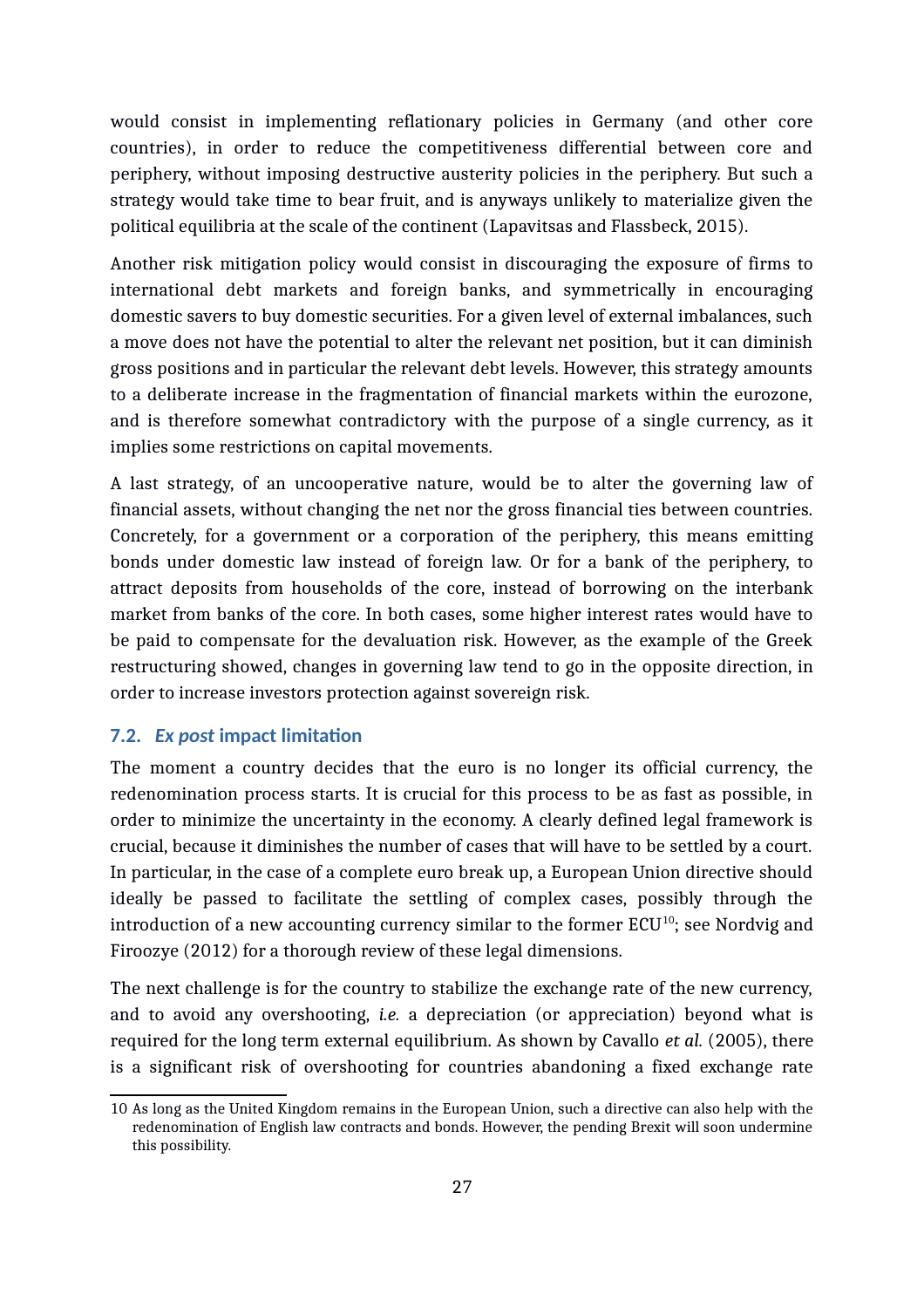regime, especially if their level of external debt is high. In order to avoid or to limit as much as possible this risk, the central bank should announce its new parity objective and its willingness to defend it. This will of course be easier to achieve if there are cooperative arrangements with other central banks (the ECB or the national central banks). It may also be necessary to introduce temporary capital controls for limiting speculative movements and capital flights.

Even if the exchange rate is kept under reasonable control, some economic agents will come under liquidity stress due to higher short term debt repayments, because their access to external finance is cut due to their balance sheet degradation, or because the financial system itself is in crisis. Continuity of access to liquidity should be ensured by pursuing an expansive monetary policy (though that may potentially conflict with the exchange rate objective for periphery countries). Moreover the domestic banking system could be compelled to fund to some extent public finances. Ensuring liquidity access for non-financial corporations is the most critical point. Part of the task can be done through the usual transmission channel, that is the banking system. But even in the context of monetary easing, private banks may be reluctant to lend to domestic firms which have a degraded balance sheet. Public intervention is therefore warranted, either in the form of some incentive mechanism to ensure that banks lend adequately, or by mobilizing public investment banks and giving them special directives for organizing an emergency lending to firms negatively affected by the new exchange rate. In particular, firms importing crucial inputs should be given a priority access to hard foreign currencies.

It may also happen that the financial system itself be in trouble due to its own balance sheet problems, in which case liquidity access could be endangered for the whole economy, and not only those firms directly affected by the new external conditions. Failed banks should in that case be quickly restructured: either by splitting them along a good bank / bad scheme if possible, otherwise by nationalizing them, in which case that could facilitate the providing of emergency liquidity to the rest of the economy.

If liquidity is the short term priority, solvency problems have to be dealt with in the longer run. We have already briefly discussed the case of failed banks. For governments (most likely Greece and Portugal according to our analysis), a debt restructuring process seems to be the only option. The negotiation with creditors (which are essentially European states and institutions) can create the opportunity to ask for a monetary cooperation agreement, in exchange for a partial reimbursement; in the worst case, an outright default is always possible, though that means relying on domestic financing for some time, typically two years (Gelos *et al.*, 2011).

For non-financial corporations, default can be an option in some cases. But most often, it should better be avoided, especially for exporting firms, which could face retaliation on foreign markets (and firms exposed to foreign currency risks tend to be precisely those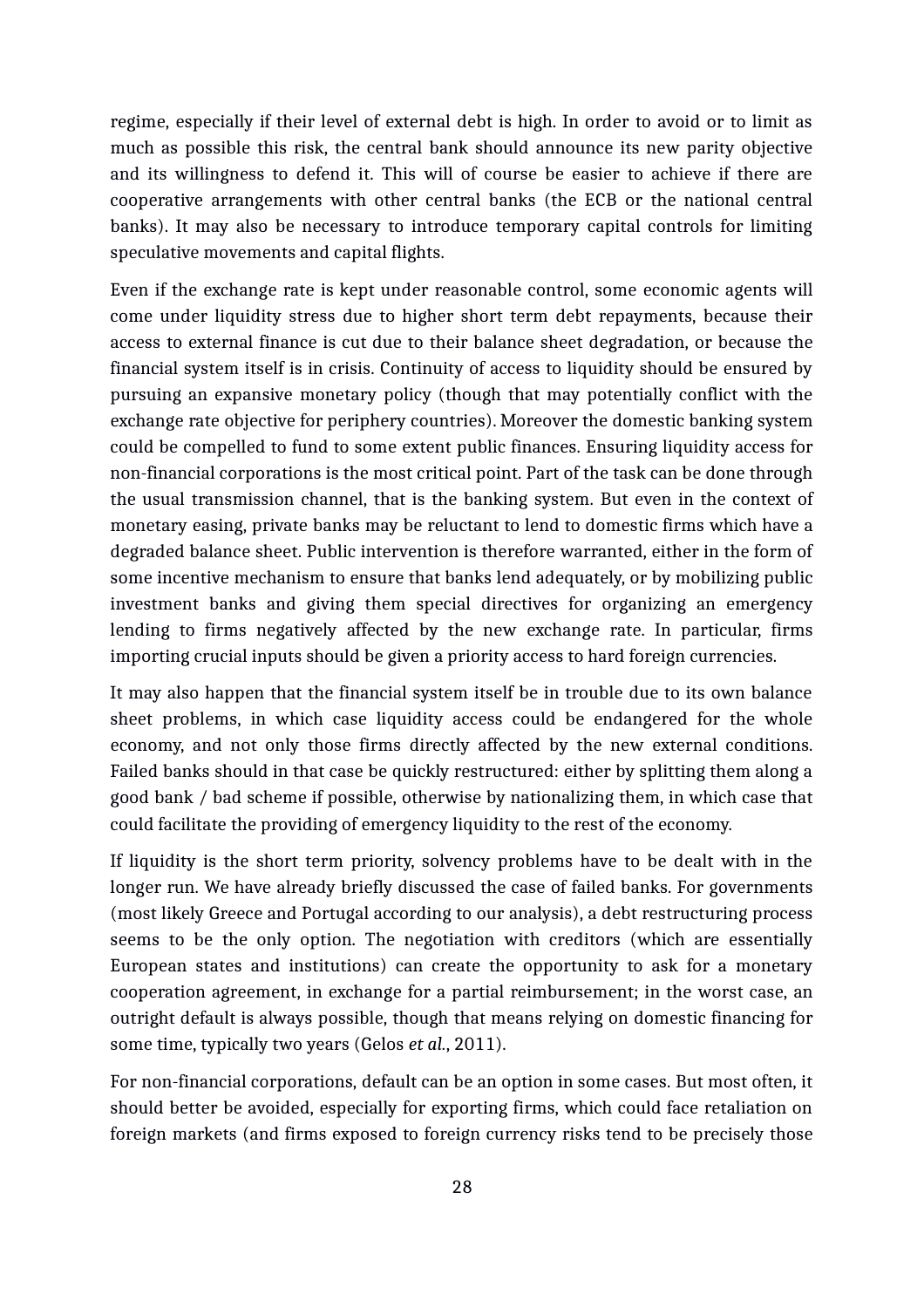which are internationalized). We have seen that, on aggregate, the balance sheet risk is relatively low for the non-financial sector: this means that a number of firms should be able to absorb the shock without help. Moreover, as shown by our net positions calculations (Table [4](#page-22-0) and Figure [9\)](#page-21-0), there is room for redistribution in periphery countries (except Spain) between winners and losers; that may however turn out to be difficult to implement in practice. Another possibility for the most strategic sectors is to have a direct injection of public capital; incidentally, this offers an opportunity for industrial policy.

In core countries (Germany, the Netherlands, Austria), though there is no debt issue, the aggregate net position of the non-financial private sector will deteriorate, because there is a large stock of foreign assets. This problem most likely concerns households (possibly through pension and mutual funds), so one could worry about the negative impact on consumption via the wealth effect (though our data are insufficient to validate that hypothesis). This calls for a government spending and investment plan, which is anyways needed in those countries to absorb their excess savings.

#### **8. Conclusion**

This paper has tried to assess the balance sheet effects of a hypothetical euro exit, looking at the twelve historical members of the eurozone, both from an aggregate and sectoral perspective.

The broad conclusion that we draw from this analysis is that, even though the problem of balance sheets is real and should be taken seriously, its order of magnitude is not as large as some claim. Especially in the non-financial private sector, the issue should be manageable provided that proper policy measures are implemented, and disruptions should in that case be limited.

We have however identified a few specific vulnerabilities: the public debts of Greece and Portugal, for which a substantial restructuring or even a default would be the likely outcome; the financial sectors of Greece, Ireland, Luxembourg, and potentially Finland, which would have to undergo a deep restructuring; and potentially the non-financial sector of Ireland and Luxembourg, though that latter result may be an artifact caused by our data limitations.

Assessing the costs of a euro exit obviously matters for properly dealing *ex post* with the event, if it were to materialize because of some unexpected political or economic shock. But this assessment is also interesting from an *ex ante* perspective, especially for a country which is considering whether to leave or to stay and is performing a cost-benefit analysis. From that perspective, it is important to remember that, for periphery countries, staying in the eurozone also leads to a negative balance sheet effect, because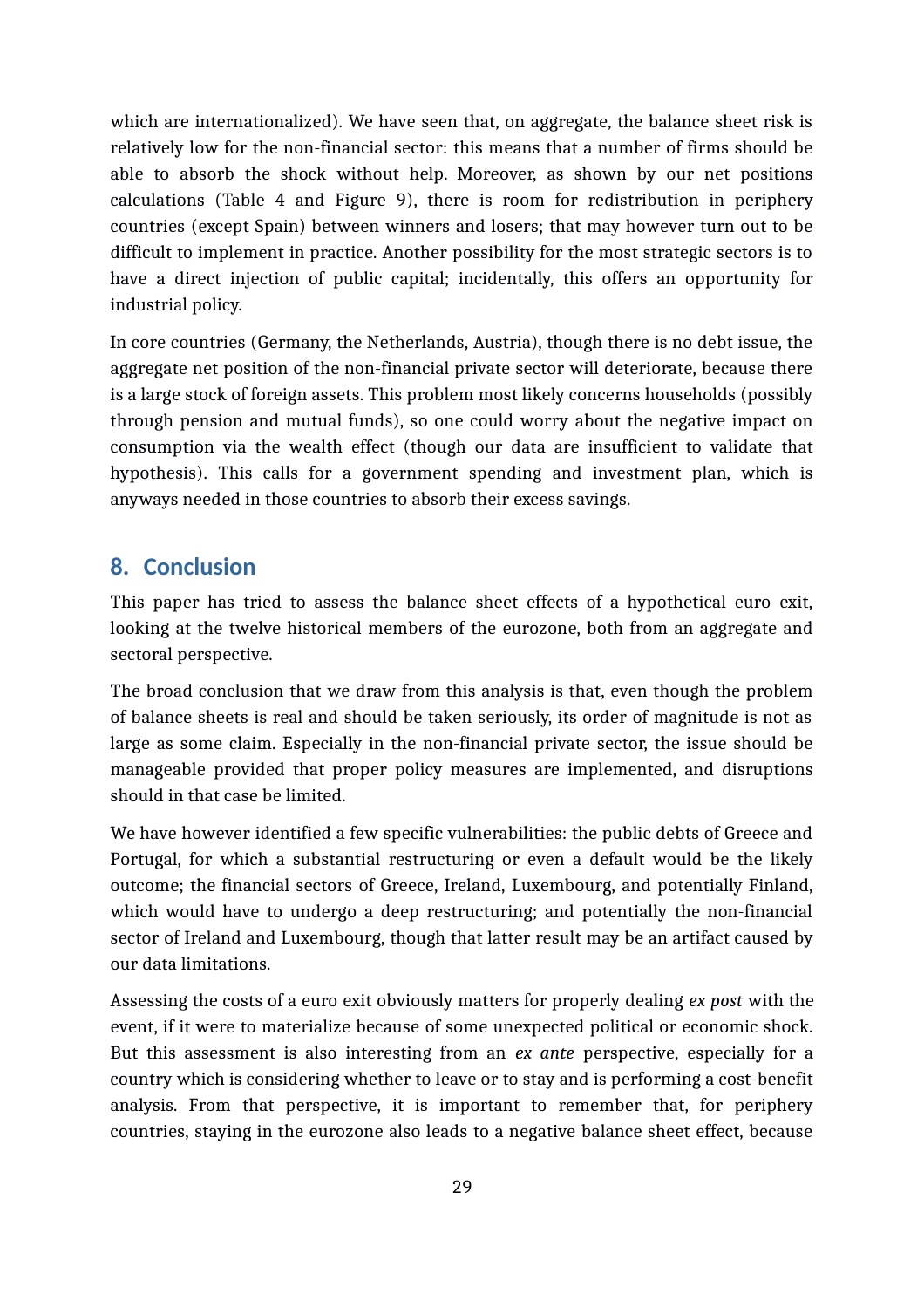of the debt deflation strategy imposed by creditors. This is most evident in the case of Greece, whose public debt to GDP ratio continues to rise through the denominator effect, as growth and inflation head down.

Even though this study has shed light on some critical dimensions of the issue at stake, more work could be done to refine the analysis. In particular, we did not perform an estimation of the cross-country spillover effects of possible defaults; this is however made difficult by the large uncertainty that surrounds the policy implemented after the exit. Another critical dimension still to be investigated is the risk heterogeneity within sectors: even if the net sectoral balance sheet effect is small, are relevant assets detained by the same agents as relevant liabilities? The answer to this question significantly affects the relevant policy responses.

## **9. Bibliography**

Amiel, D., Hyppolite, P.-A. (2015). Is there an easy way out? Private marketable debt and its implications for a Euro breakup: the case of France. Cahier no. 2015-02, École Polytechnique.

Bebczuk, R.N., Panizza, U., Galindo, A. (2006). An Evaluation of the Contractionary Devaluation Hypothesis. Research Department Publications No. 4486, Inter-American Development Bank.

Bleakley, H., Cowan, K. (2008). Corporate Dollar Debt and Depreciations: Much Ado About Nothing? The Review of Economics and Statistics 90, 612–626.

Cavallo, M., Kisselev, K., Perri, F., Roubini, N. (2005). Exchange rate overshooting and the costs of floating. Working Paper Series No. 2005-07, Federal Reserve Bank of San Francisco.

Cecchetti, S., McCauley, R., McGuire, P. (2012). Interpreting TARGET2 balances. BIS Working Paper No. 393. Bank for International Settlements.

ECB (2016), Financial Integration report 2016, <https://www.ecb.europa.eu/pub/pdf/other/financialintegrationineurope201604.en.pdf>

Frankel, J. (2005). Mundell-Fleming Lecture: Contractionary Currency Crashes in Developing Countries. IMF Staff Papers 52, 149–192.

Gelos, R.G., Sahay, R., Sandleris, G. (2011). Sovereign borrowing by developing countries: What determines market access?, Journal of International Economics 83, 243–254.

Gruić, B., Wooldridge, P. (2012). Enhancements to the BIS debt securities statistics. BIS Quarterly Review, December, 63–76.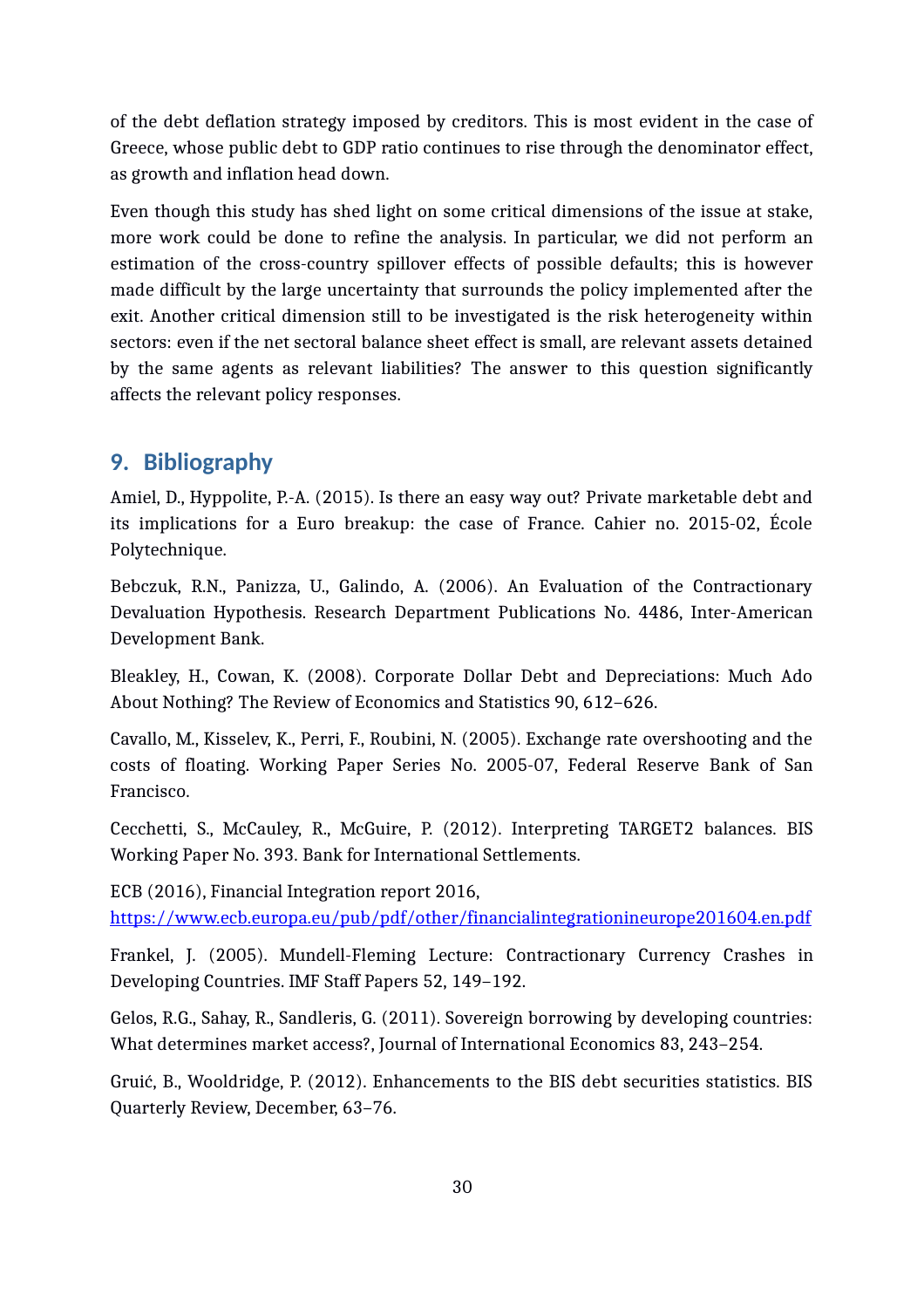iAGS (2015). The independent Annual Growth Survey 2016: Give Recovery a Chance. OFCE-ECLM-IMK-AK. http://www.iags-project.org/documents/iags\_report2016.pdf

Jeong, S.-E., Mazier, J., Saadaoui, J. (2010). Exchange Rate Misalignments at World and European Levels: a FEER Approach. International Economics 121, 25–58.

Lapavitsas, C., Flassbeck, H. (2015). Against the Troika: Crisis and Austerity in the Eurozone. Verso Books.

Nordvig, J., Firoozye, N. (2012). Rethinking the European monetary union. Wolfson Economics Prize 2012, final submission. [http://jensnordvig.com/wp](http://jensnordvig.com/wp-content/uploads/2013/08/Rethinking-the-European-monetary-union.pdf)[content/uploads/2013/08/Rethinking-the-European-monetary-union.pdf](http://jensnordvig.com/wp-content/uploads/2013/08/Rethinking-the-European-monetary-union.pdf)

Proctor, C. (2011). The euro—fragmentation and the financial markets. Capital Markets Law Journal 6, 5–28.

Puppetto, L., Sode, A. (2012). Ajustement extérieur et effets de valorisation. Document de travail no. 2012/03, Direction générale du Trésor.

Stiglitz, J. (2016). The Euro and its Threat to the Future of Europe. Allen Lane.

Streeck, W. (2015). Why the Euro divides Europe. New Left Review 95

Towbin, P., Weber, S. (2013). Limits of floating exchange rates: The role of foreign currency debt and import structure. Journal of Development Economics 101, 179–194.

Whittaker, J. (2011). Eurosystem debts, Greece, and the role of banknotes. MPRA Paper 38406, University Library of Munich, Germany.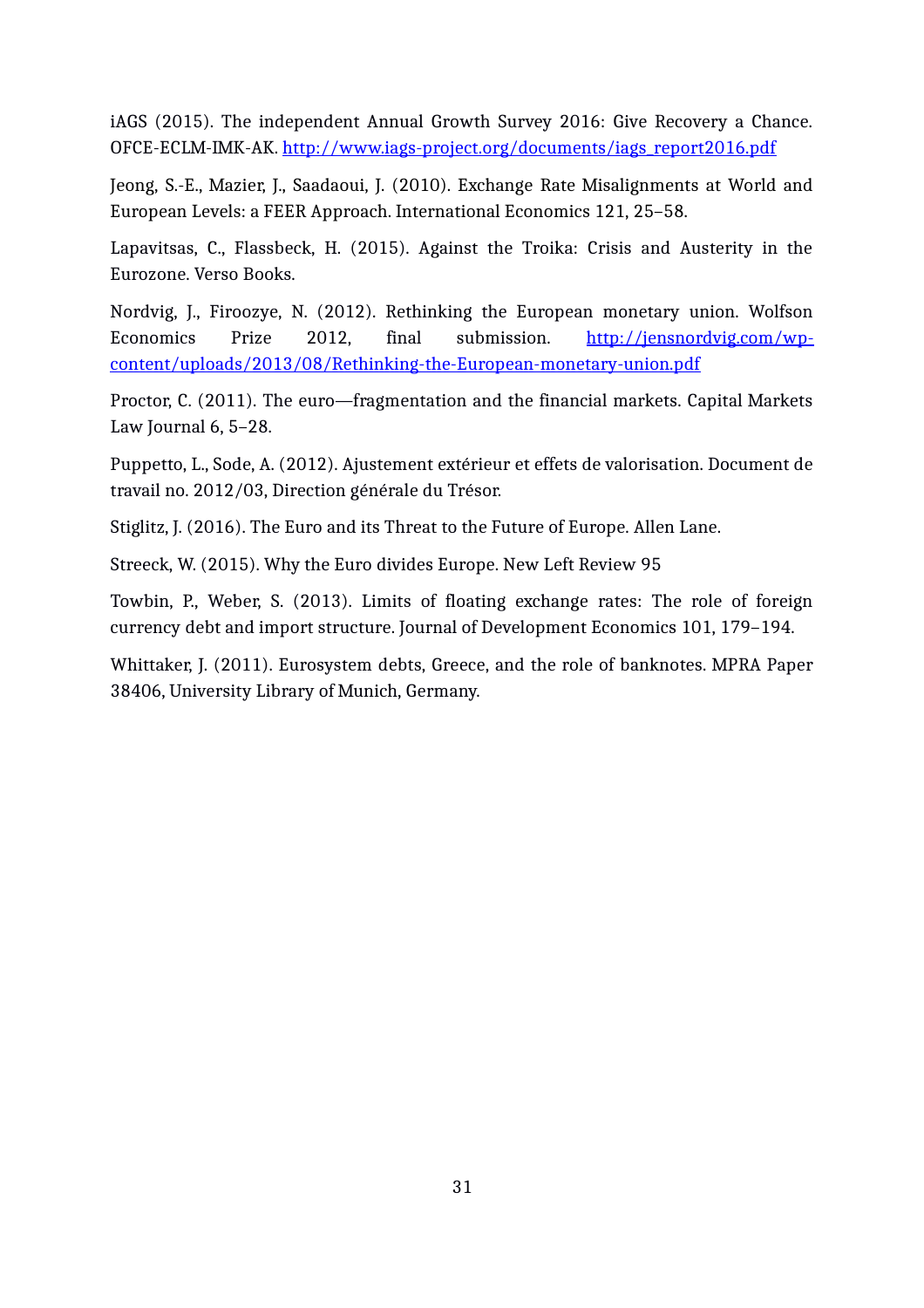## **10.Appendix**

#### <span id="page-33-1"></span>**10.1. Debts classified as foreign direct investment**

Intra-company lending across borders is classified by statisticians as foreign direct investment. It corresponds to a situation where a parent company lends to or borrows from a subsidiary, or when a subsidiary lends to another one. Figure [10](#page-33-2) presents the stocks of FDI debt and its decomposition depending on the direction of the intracompany financial flow.



<span id="page-33-2"></span>

I Liabilities to fellow enterprises

Outstanding amounts are very large for the usual outliers (Ireland, Netherlands, Luxembourg), and are typically between 10% and 20% of GDP for most countries.

We however do not include those amounts in our relevant debt measure (nor do we include them in our relevant net position, since we exclude FDI from it). The rationale is the following: an exchange rate movement affecting the currency in which the loan is denominated corresponds to an intra-company redistribution. We therefore make the assumption that such a shock will be easily absorbed by the company, if needed through a partial debt cancellation that neutralizes the effect of the currency move.

#### <span id="page-33-0"></span>**10.2. TARGET2 balances**

Figure [11](#page-34-1) presents the TARGET2 balances of the twelve countries as of Q3 2015. To put it simply, TARGET2 balances play the same role within the EMU as foreign exchange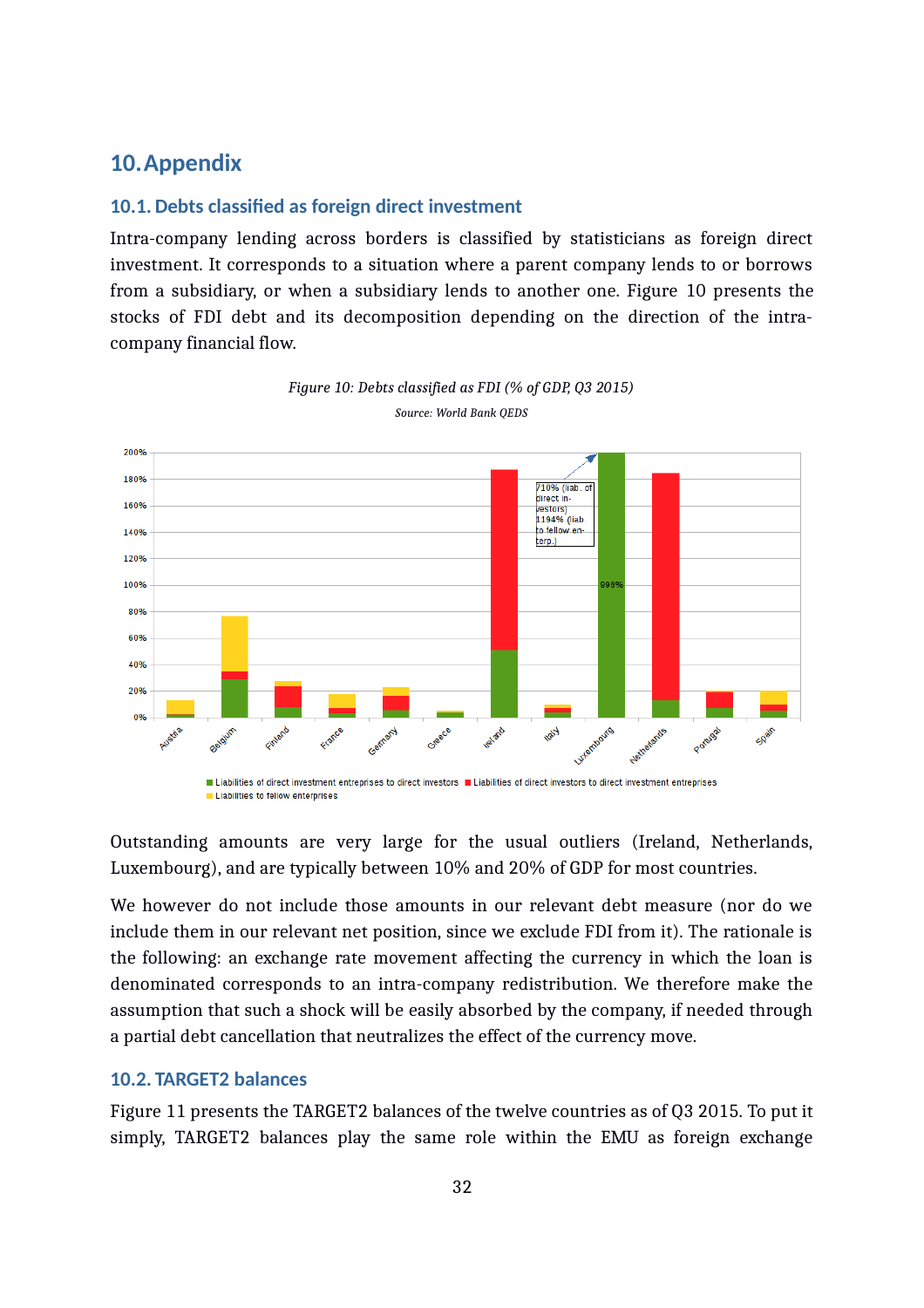<span id="page-34-1"></span>



reserves play in a fixed exchange rate regime (Cecchetti *et al.*, 2012). They move every time a current account operation is not matched by a capital operation.

Technically, those balances represent a claim or a liability of national central banks on/to the Eurosystem as a whole.

In the case of Greece, the TARGET2 claim is more or less the counterparty of the Emergence Liquidity Assistance (ELA): since banks in other countries are not willing to lend to Greek banks to compensate for capital flights, the financing gap of the Greek banking system is filled through the intervention of the National Bank of Greece, which itself grows a liability to the ECB.

It is therefore clear that TARGET2 balances correspond to claims between sovereign states, that are distinct from official public debt figures. For example, if Greece were to leave the EMU, its TARGET2 liability would have to be settled with other eurozone countries, in addition to the existing bilateral, EFSF and ESM loans.

#### <span id="page-34-0"></span>**10.3. Risk index components**

Table [7](#page-35-1) presents the variation of total debt for each sector following the euro exit. It is the arithmetic product of the relevant debt (Table [3\)](#page-20-1) with the (opposite of the) exchange rate variation (Table [5\)](#page-24-0). A positive number therefore indicates an increase in total debt. Similarly, Table [8](#page-35-0) indicates the variation of the short term component.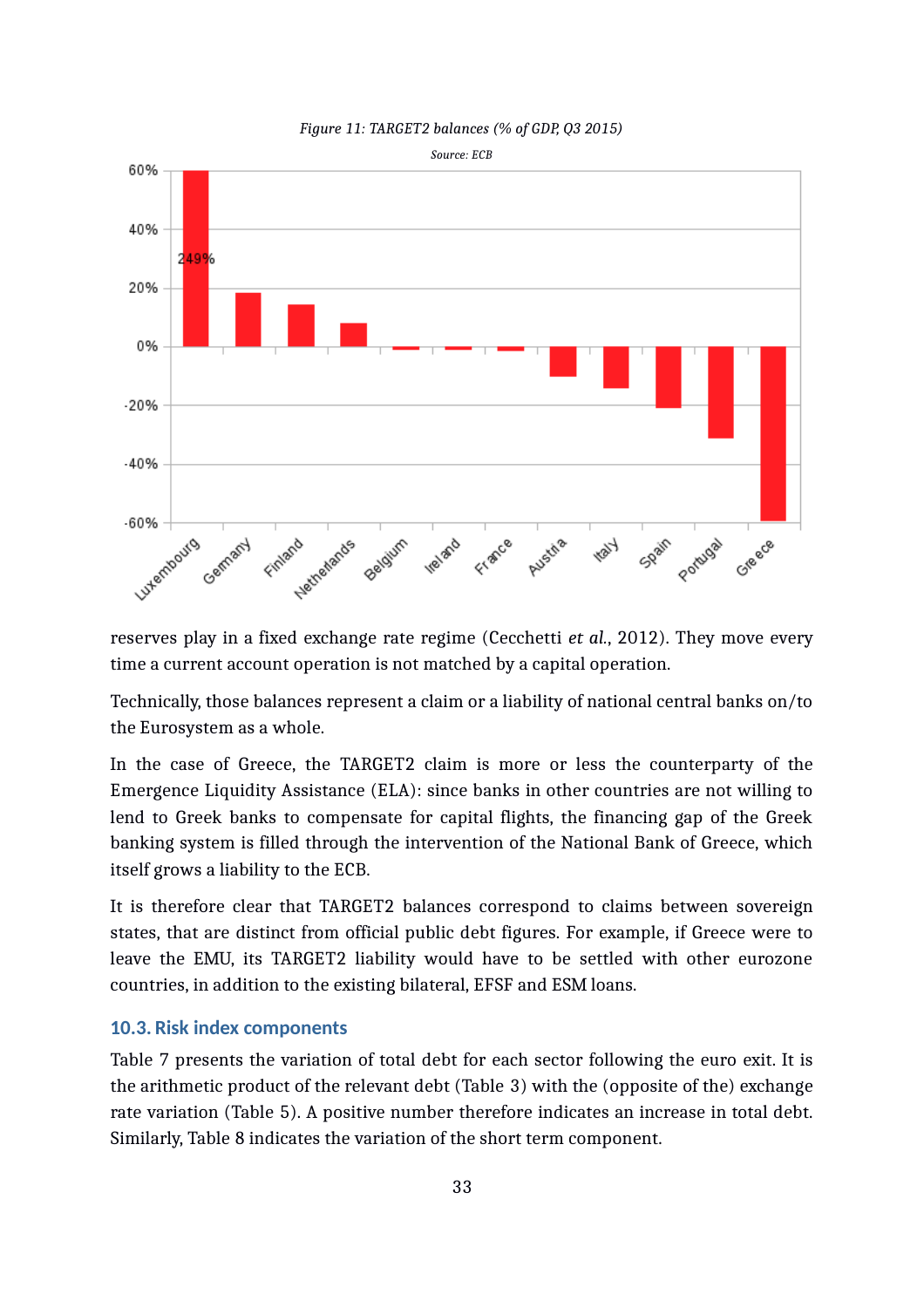|                    | <b>Central bank +</b><br>government sector | <b>Financial corporations</b> | Non-financial corps. +<br>households |
|--------------------|--------------------------------------------|-------------------------------|--------------------------------------|
| <b>Austria</b>     | $-5,4%$                                    | $-5,3%$                       | $-3,6%$                              |
| <b>Belgium</b>     | $+1,6%$                                    | $+3,7%$                       | $+3,7%$                              |
| <b>Finland</b>     | $+3,1%$                                    | $+10,9%$                      | $+3,7%$                              |
| <b>France</b>      | $+0,3%$                                    | $+4,7%$                       | $+3,7%$                              |
| <b>Germany</b>     | $-0,8%$                                    | $-3,8%$                       | $-2,7%$                              |
| Greece             | $+54,1%$                                   | $+16,2%$                      | $+5,1%$                              |
| <b>Ireland</b>     | $+2.0%$                                    | $+22,8%$                      | $+18,0%$                             |
| <b>Italy</b>       | $-0,1%$                                    | $-0.2%$                       | $-0,1%$                              |
| Luxembourg         | $-0,9%$                                    | $-118,5%$                     | $-123,0%$                            |
| <b>Netherlands</b> | $-0,7%$                                    | $-33,0%$                      | $-9,7%$                              |
| <b>Portugal</b>    | $+8,0%$                                    | $+2,6%$                       | $+2,9%$                              |
| <b>Spain</b>       | $+1,3%$                                    | $+4,5%$                       | $+1,6%$                              |
|                    |                                            |                               |                                      |

#### <span id="page-35-1"></span>*Table 7: Total debt variation following euro exit (% of GDP, Q3 2015) Source: authors' calculations*

<span id="page-35-0"></span>*Table 8: Short term debt variation following euro exit (% of GDP, Q3 2015)*

|                    | <b>Central bank +</b><br>government sector | <b>Financial corporations</b> | Non-financial corps. +<br>households |
|--------------------|--------------------------------------------|-------------------------------|--------------------------------------|
| <b>Austria</b>     | $-0,7%$                                    | $-1,2%$                       | $-1,0\%$                             |
| <b>Belgium</b>     | $+0,3%$                                    | $+0,2%$                       | $+2,1%$                              |
| <b>Finland</b>     | $+1,1%$                                    | $+3,2%$                       | $+0,8%$                              |
| <b>France</b>      | $-0,0%$                                    | $+0,9%$                       | $+2,0%$                              |
| <b>Germany</b>     | $-0,2%$                                    | $-1,2%$                       | $-0,7%$                              |
| Greece             | $+1,3%$                                    | $+11,0%$                      | $+1,9%$                              |
| <b>Ireland</b>     | $+0,1%$                                    | $+5,6%$                       | $+3,0%$                              |
| <b>Italy</b>       | $-0,0%$                                    | $-0,0%$                       | $-0,0%$                              |
| Luxembourg         | $-0,0%$                                    | $-18,2%$                      | $-52,1%$                             |
| <b>Netherlands</b> | $-0,3%$                                    | $-5,3%$                       | $-2,6%$                              |
| Portugal           | $+0,1%$                                    | $+0,2%$                       | $+1,2%$                              |
| <b>Spain</b>       | $-0,0%$                                    | $+0,9%$                       | $+0,4%$                              |
|                    |                                            |                               |                                      |

*Source: authors' calculations*

Table [9](#page-36-0) presents the variation of the total net worth for each sector following the euro exit. It is the arithmetic product of the relevant net position (Table [4\)](#page-22-0) with the (opposite of the) exchange rate variation (Table [5\)](#page-24-0). A positive number therefore indicates an improvement of the balance sheet.